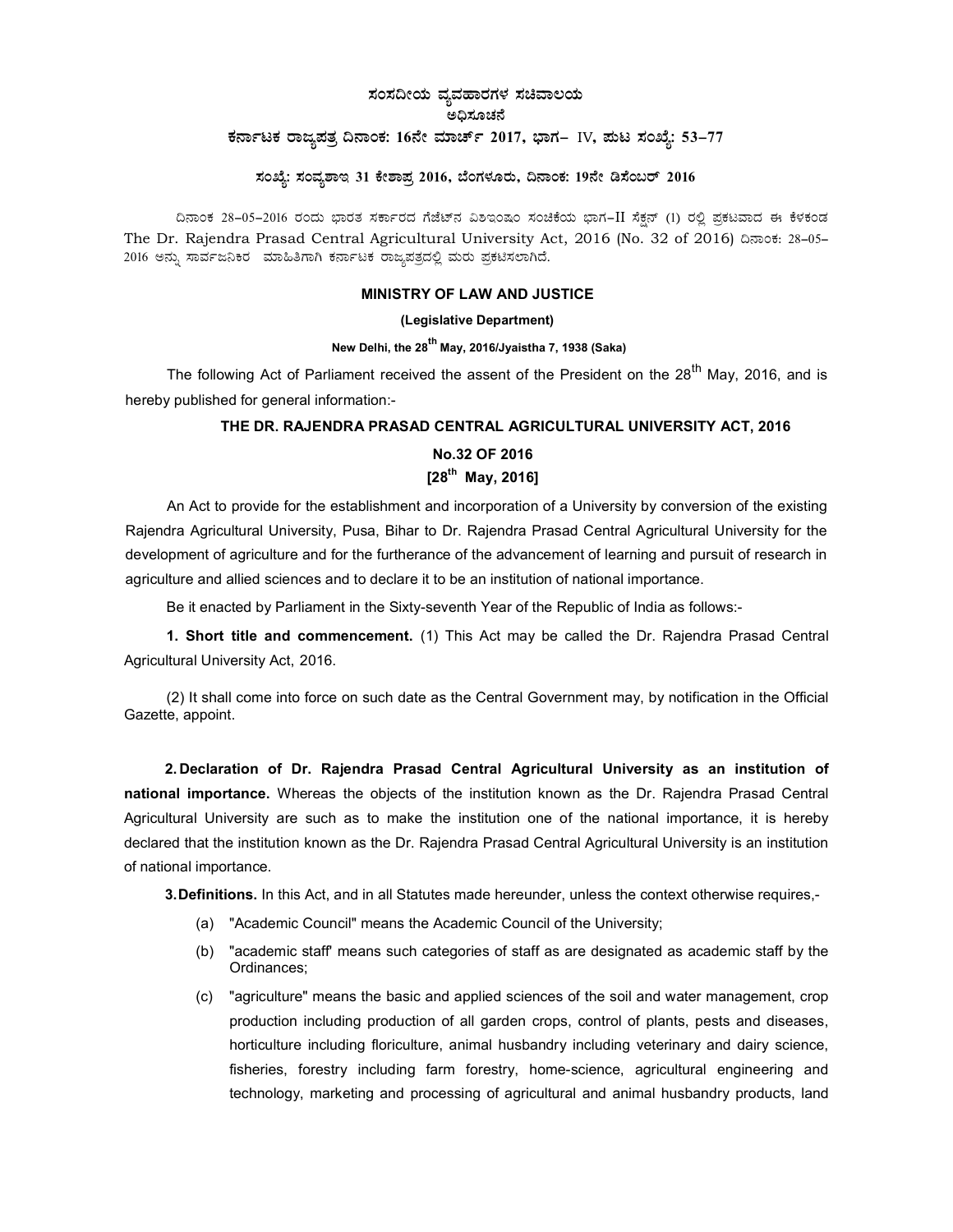use and management;

- (d) "Board" means the Board of Management of the University;
- (e) "Board of Studies" means the Board of Studies of the University;
- (f) "Chancellor" means the Chancellor of the University;
- (g) "college" means a constituent college of the University whether located at the headquarters, campus or elsewhere;
- (h) "Department" means a Department of Studies of the University;
- (i) "employee" means any person appointed by the University and includes teachers and other staff of the University;
- (j) "extension education" means the educational activities concerned with the training of orchardists, farmers and other groups serving agriculture, horticulture, fisheries and improved practices related thereto and the various phases of scientific technology related to agriculture and agricultural production including post-harvest technology and marketing;
- (k) "Faculty" means Faculty of the University;
- (l) "Ordinances" means the Ordinances of the University;
- (m) "Regulations" means the Regulations made by any prescribed authority of the University;
- (n) "Research Advisory Committee" means the Research Advisory Committee of the University;
- (o) "Statutes" means the Statutes of the University;
- (p) "student" means a person enrolled in the University for undergoing a course of study for obtaining a degree, diploma or other academic distinction duly instituted;
- (q) "teachers" means Professors, Associate Professors, Assistant Professors, Teaching Faculty Members and their equivalent appointed for imparting instruction or conducting research or extension education programmes or combination of these in the University, college or any institute maintained by the University and designated as teachers by the Ordinances;
- (r) "University" means the Dr. Rajendra Prasad Central Agricultural University established under this Act;
- (s) "Vice-Chancellor" means the Vice-Chancellor of the University; and
- (t) "Visitor" means the Visitor of the University.

4. Establishment and incorporation of Dr. Rajendra Prasad Central Agricultural University. (1) The University established and incorporated under the Bihar Agricultural University Act, 1987, (Bihar Act 8 of 1988) in so far as it relates to the Rajendra Agricultural University shall be established as a body corporate under this Act by the name of the "Dr. Rajendra Prasad Central Agricultural University" .

(2) The headquarters of the University shall be at Pusa in the State of Bihar and it may also establish campuses at such other places within its jurisdiction as it may deem fit:

Provided that the University shall integrate the existing campus and other associated facilities of the Rajendra Agricultural University, Pusa and the effective date of take-over shall be as specified in the notification published in the Official Gazette.

(3) The first Chancellor, the first Vice-Chancellor and the first members of the Board, the academic Council and all persons who may hereafter become such officers or members, so long as they continue to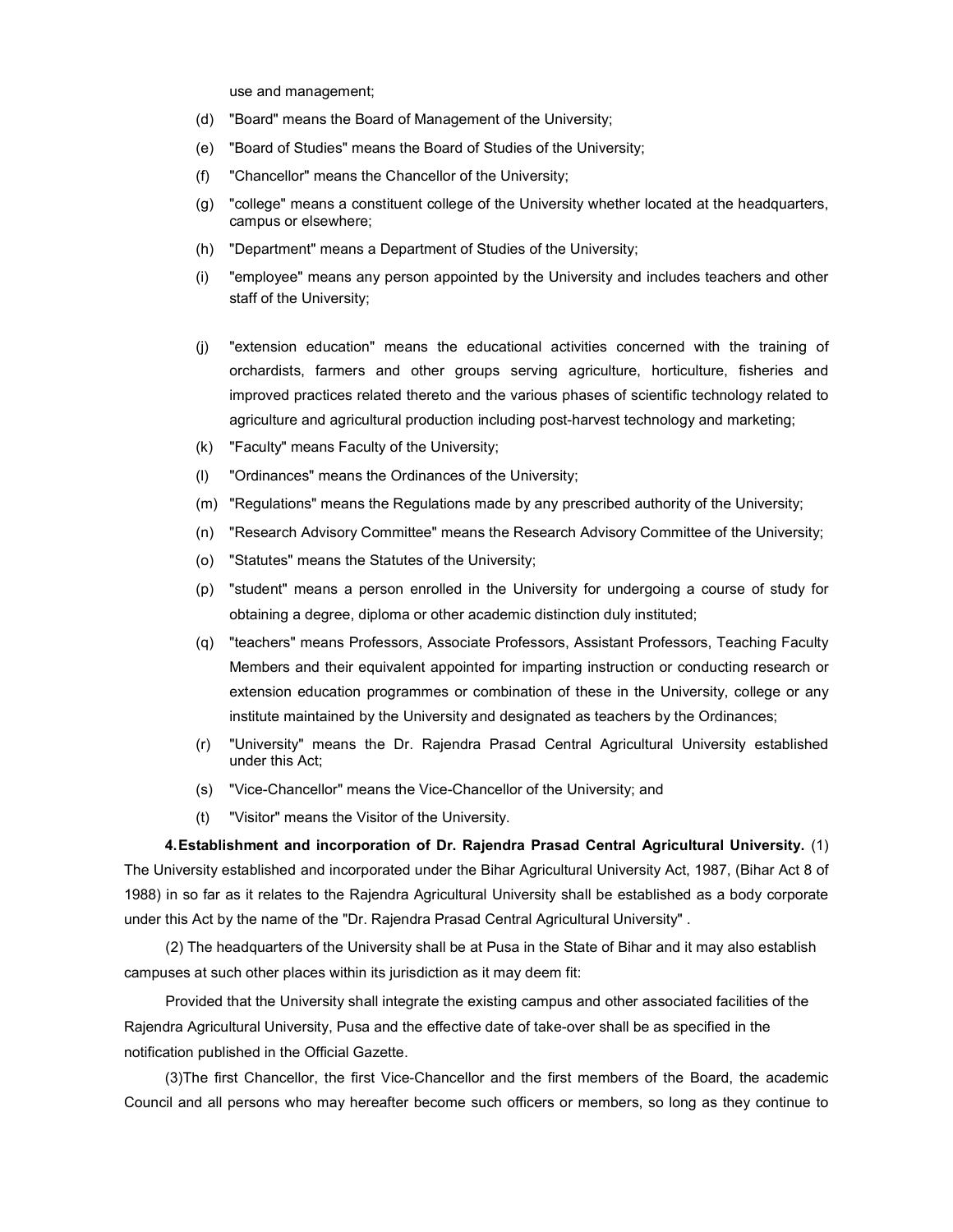hold such office or membership are hereby constituted a body corporate by the name of the Dr. Rajendra Prasad Central Agricultural University.

(4) The University shall have perpetual succession and a common seal and shall sue and be sued by the said name.

5. Objects of the University. The objects of the University shall be-

- (a) to impart education in different branches of agriculture and allied sciences as it may deem fit;
- (b) to further the advancement of learning and conducting of research in agricultural and allied sciences;
- (c) to undertake programmes of extension education in the country with particular attention to the State of Bihar;
- (d) to promote partnership and linkages with national and international educational institutions; and
- (e) to undertake such other activities as it may, from time to time, determine.

6. Powers of the University. The University shall have the following powers, namely:-

- (i) to make provisions for instructions in agriculture and allied sciences;
- (ii) to make provisions for conduct of research in agriculture and allied branches of learning;
- (iii) to make provisions for dissemination of the findings of research and technical information through extension programmes;
- (iv) to grant, subject to such conditions as it may determine, diplomas or certificates to, and confer degrees or other academic distinctions on the basis of examination, evaluation or any other method oftesting, on persons, and to withdraw any such diplomas, certificates, degrees or other academic distinction for good and sufficient cause;
- (v) to confer honorary degrees or other distinctions in the manner prescribed by the Statutes;
- (vi) to provide lectures and instructions for field workers, village leaders and other persons not enrolled as regular students of the University and to grant certificates to them as may be prescribed by the Statutes;
- (vii) to co-operate or collaborate or associate with any other University or authority or institution of higher learning in such manner and for such purpose as the University may determine;
- (viii) to establish and maintain colleges relating to agriculture, horticulture, fisheries, forestry, veterinary and animal science, dairying, home-science and allied sciences, as necessary;
- (ix) to establish and maintain such campuses, Krishi Vigyan Kendras, special centres, specialised laboratories, libraries, museums or other units for research and institution as are, in its opinion, necessary for the furtherance of its objects;
- (x) to create teaching, research and extension education posts and to make appointments thereto;
- (xi) to create administrative, ministerial and other posts and to make appointments thereto;
- (xii) to institute and award fellowships, scholarships, studentships, medals and prizes;
- (xiii) to determine standards of admission to the University which may include examination, evaluation or any other method of testing;
- (xiv) to provide and maintain residential accommodation for students and employees;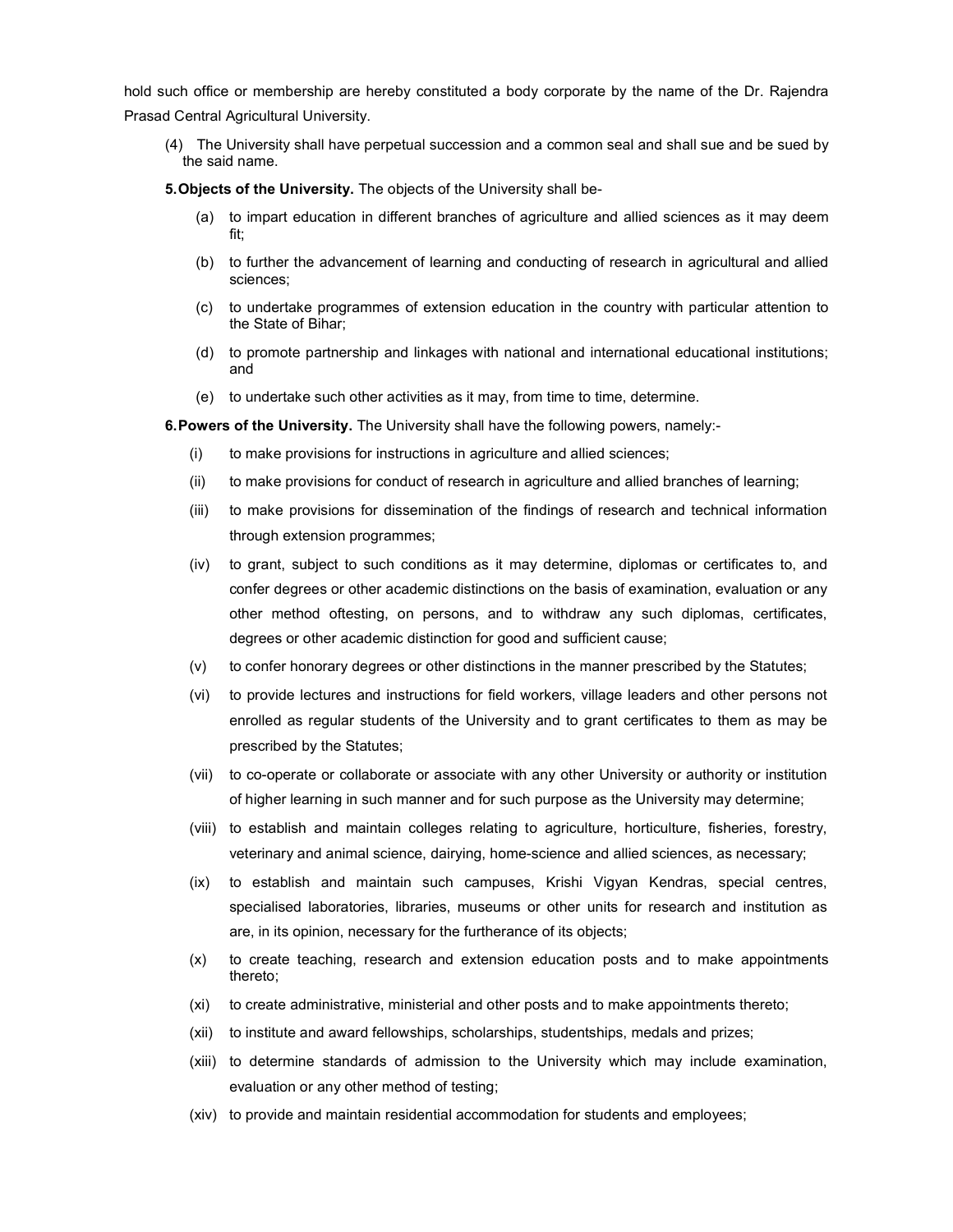- (xv) to supervise the residences of the students of the University and to make arrangements for promoting their health and general welfare;
- (xvi) to lay down conditions of service of all categories of employees, including their code of conduct;
- (xvii) to regulate and enforce discipline among the students and the employees and to take such disciplinary measures in this regard as it may deem necessary;
- (xviii) to fix, demand and receive such fees and other charges as may be prescribed by the Statutes;
- (xix) to borrow, with the approval of the Central Government on the security of its property, money for the purpose of the University;
- (xx) to receive benefactions, donations and gifts and to acquire, hold, manage and dispose of any property, movable or immovable including trust and endowment properties, for its purposes; and
- (xxi) to do all such other acts and things as may be necessary, incidental or conducive to the attainment of all or any of its objects.

7. Jurisdiction. (1) The jurisdiction and responsibility of the University with respect to teaching, research and programmes of extension education at the University level, in the field of agriculture and allied subjects shall extend to the whole country with special reference to the State of Bihar.

(2) All colleges, directorates, research stations, experiment stations and Krishi Vigyan Kendras of the existing Rajendra Agricultural University and other institutions coming under the jurisdiction and authority of the University shall be constituent unit and no other units shall be recognised as affiliated units.

(3) The University may assume responsibility for the training of field extension workers and others and may develop such training centres as may be required in various regions under its jurisdiction.

8. University open to all classes, castes and creed. The University shall be open to persons of every sex, caste, creed, race or class, and it shall not be lawful for the University to adopt or impose on any person, any test whatsoever of religious belief or profession in order to entitle him to be appointed as a teacher of the University or to hold any other office therein or be admitted as a student in the University or to enjoy or exercise any privilege thereof:

Provided that nothing in this section shall be deemed to prevent the University from making special provisions for the employment or admission of women, persons with disability or of persons belonging to the weaker sections of the society and, in particular, of the Scheduled Castes, the Scheduled Tribes and Other Backward Classes.

9. The Visitor. (1) The President of India shall be the Visitor of the University.

(2) Subject to the provisions of sub-sections (3) and (4), the Visitor shall have the right to cause an inspection to be made, by such person or persons as he may direct, of the University, its buildings, laboratories, libraries, museums, workshops and equipments, and of any institution or college and also of the examination, instruction and other work conducted or done by the University, and to cause an inquiry to be made in like manner in respect of any matter connected with the administration and finances of the University.

(3) The Visitor shall, in every case, give notice to the University of his intention to cause, an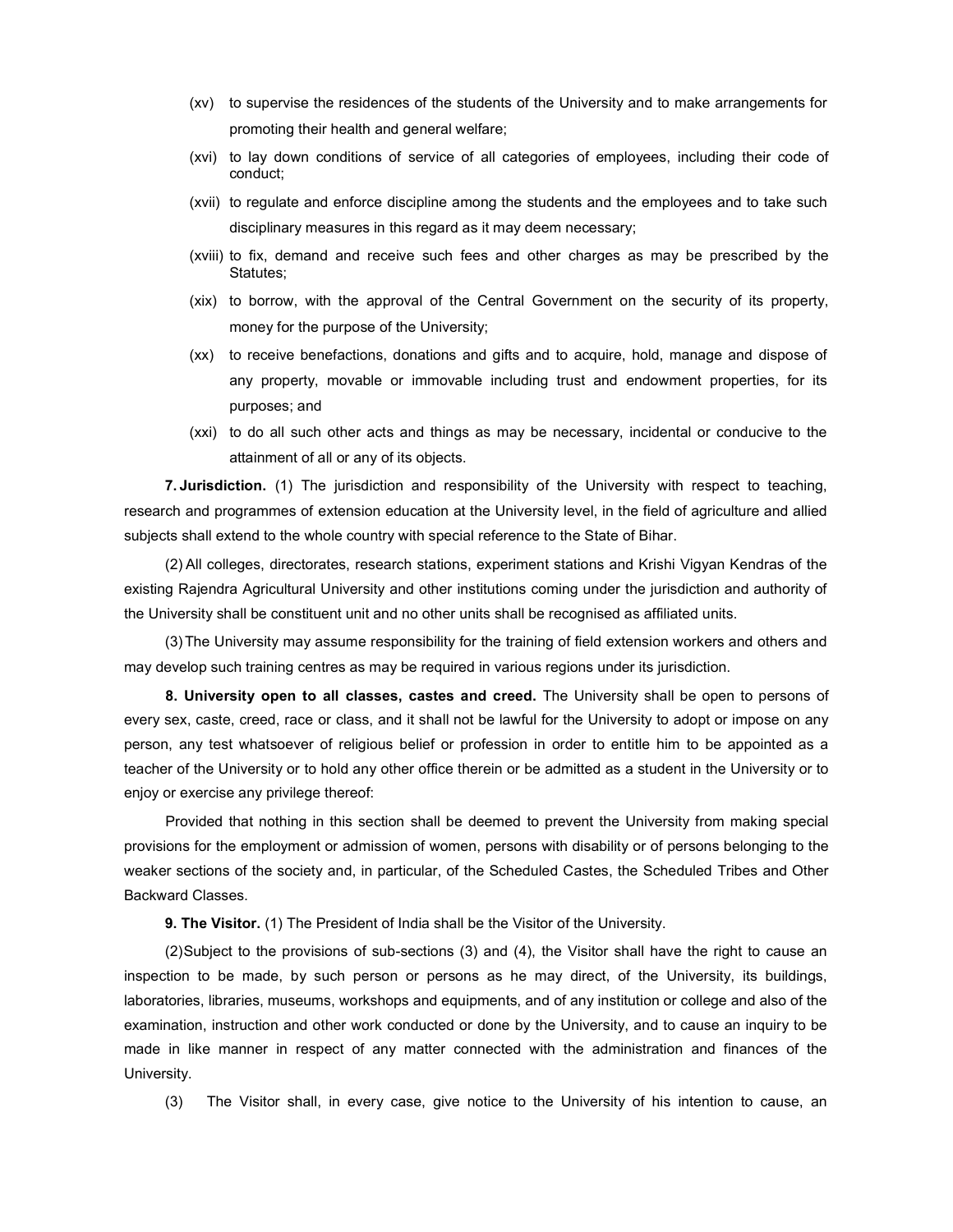inspection or inquiry to be made and the University shall, on receipt of such notice, have the right to make, within thirty days from the date of receipt of the notice or such other period as the Visitor may determine, such representations to him as it may consider necessary.

(4) After considering the representations, if any, made by the University, the Visitor may cause to be made such inspection or inquiry as is referred to in sub-section (2).

(5) Where an inspection or inquiry has been caused to be made by the Visitor, the University shall be entitled to appoint a representative who shall have the right to appear in person and to be heard on such inspection or inquiry.

(6) The Visitor may address the Vice-Chancellor with reference to the results of such inspection or inquiry together with such views and advice with regard to the action to be taken thereon as the Visitor may be pleased to offer and on receipt of the address made by the Visitor, the Vice-Chancellor shall communicate forthwith to the Board, the results of the inspection or inquiry and the views of the Visitor and the advice tendered by him upon the action to be taken thereon.

(7) The Board shall communicate through the Vice-Chancellor to the Visitor such action, if any, as it proposes to take or has been taken by it upon the results of such inspection or inquiry.

(8) Where the Board does not, within reasonable time, take action to the satisfaction of the Visitor, the Visitor may, after considering any explanation furnished or representation made by the Board, issue such directions as he may think fit and the Board shall be bound to comply with such directions.

(9) Without prejudice to the foregoing provisions of this section, the Visitor may, by an order in writing, annul any proceeding of the University which is not in conformity with this Act, the Statutes or the Ordinances:

Provided that before making any such order, he shall call upon the University to show cause why such an order should not be made and, if any cause is shown within a reasonable time, he shall consider the same.

(10) The Visitor shall have such other powers as may be prescribed by the Statutes.

- 10. Officers of the University. The following shall be the officers of the University, namely:-
	- (1) the Chancellor;
	- (2) the Vice-Chancellor;
	- (3) the Deans;
	- (4) the Directors;
	- (5) the Registrar;
	- (6) the Comptroller;
	- (7) the University Librarian; and
	- (8) such other officers as may be prescribed by the Statutes.
- 11. The Chancellor. (1) The Chancellor shall be appointed by the Visitor in such manner as may be prescribed by the Statutes.
- (2) The Chancellor shall, by virtue of his office, be the Head of the University.
- (3) The Chancellor shall, if present, preside at the convocations of the University held for conferring degrees.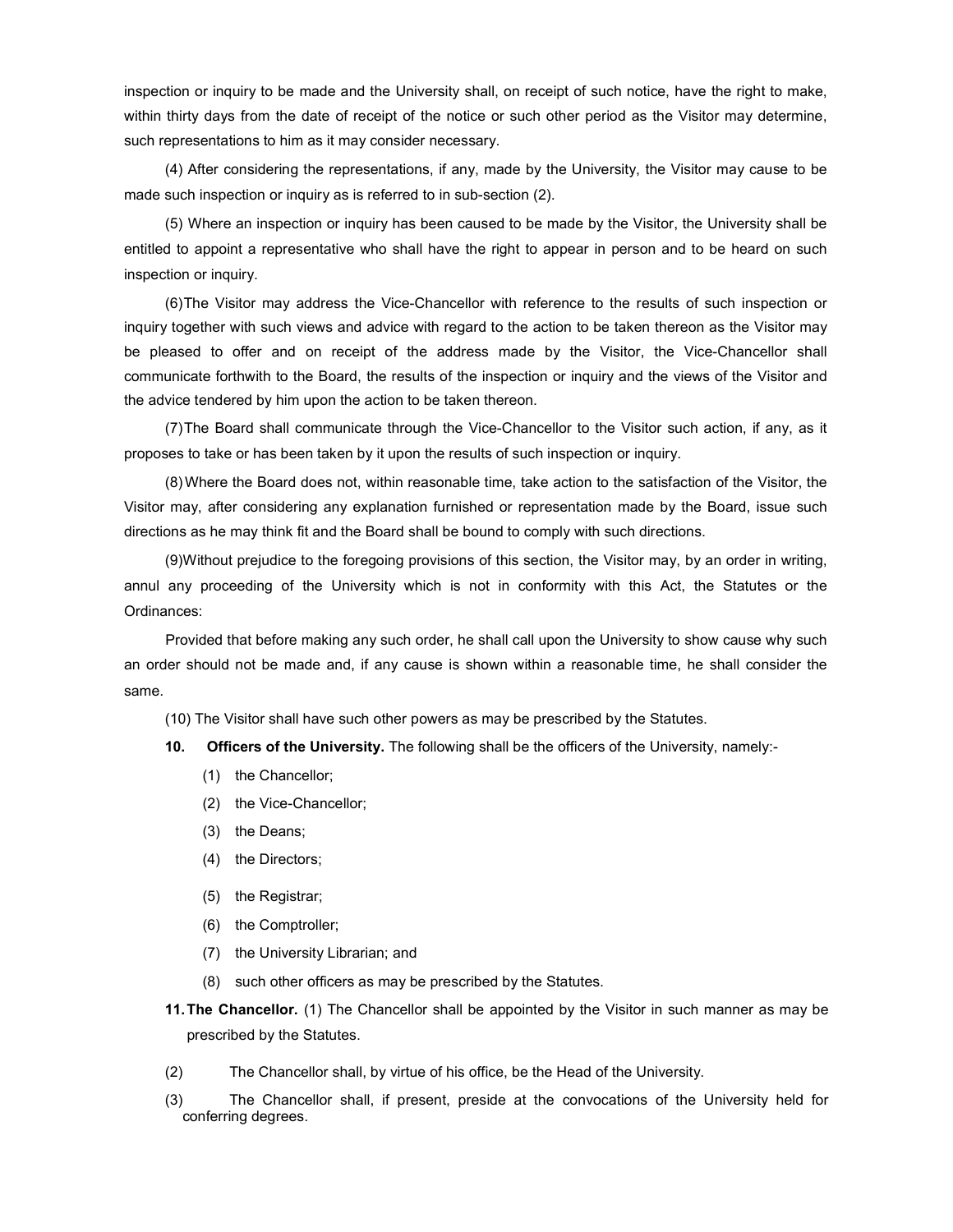12. The Vice-Chancellor. (1) The Vice-Chancellor shall be appointed by the Visitor in such manner as may be prescribed by the Statutes.

(2) The Vice-Chancellor shall be the principal executive and academic officer of the University and shall exercise general supervision and control over the affairs of the University and give effect to the decisions of all the authorities of the University.

(3) The Vice-Chancellor may, if he is of the opinion that immediate action is necessary on any matter, exercise any power conferred on any authority of the University by or under this Act and shall report to such authority the action taken by him on such matter:

Provided that if the authority concerned is of opinion that such action ought not to have been taken, it may refer the matter to the Visitor whose decision thereon shall be final:

Provided further that any person in the service of the University who is aggrieved by the action taken by the Vice-Chancellor under this sub-section shall have the right to appeal against such action to the Board within three months from the date on which decision on such action is communicated to him and thereupon the Board may confirm, modify or reverse the action taken by the Vice-Chancellor.

(4) The Vice-Chancellor, If he is of the opinion that any decision of any authority of the University is beyond the powers of the authority conferred by the provisions of this Act, the Statutes of the Ordinances or that any decision taken is not in the interest of the University, may ask the authority concerned to review its decision within sixty days of such decision and if the authority refuses to review the decision either in whole or in part or no decision is taken by it within the said period of sixty days, the matter shall be referred to the Visitor whose decision thereon shall be final.

(5) The Vice-Chancellor shall exercise such other powers and perform such other duties as may be prescribed by the Statutes or the Ordinances.

13. Deans and Director. Every Dean and every Director shall be appointed in such manner and shall exercise such powers and perform such duties as may be prescribed by the Statutes.

14. The Registrar. (1) The Registrar shall be appointed in such manner as may be prescribed by the Statutes.

(2) The Registrar shall have the power to enter into agreements, sign documents and authenticate records on behalf of the University and shall exercise such powers and perform such duties as may be prescribed by the Statutes.

**15. The Comptroller.** The Comptroller shall be appointed in such manner and shall exercise such powers and perform such duties as may be prescribed by the Statutes.

16. Other officers. The manner of appointment and powers and duties of the other officers of the University shall be prescribed by the Statutes.

17. Authorities of the University. The following shall be the authorities of the University, namely:-

- (1) the Board;
- (2) the Academic Council;
- (3) the Research Council;
- (4) the Extension Education Council;
- (5) the Finance Committee;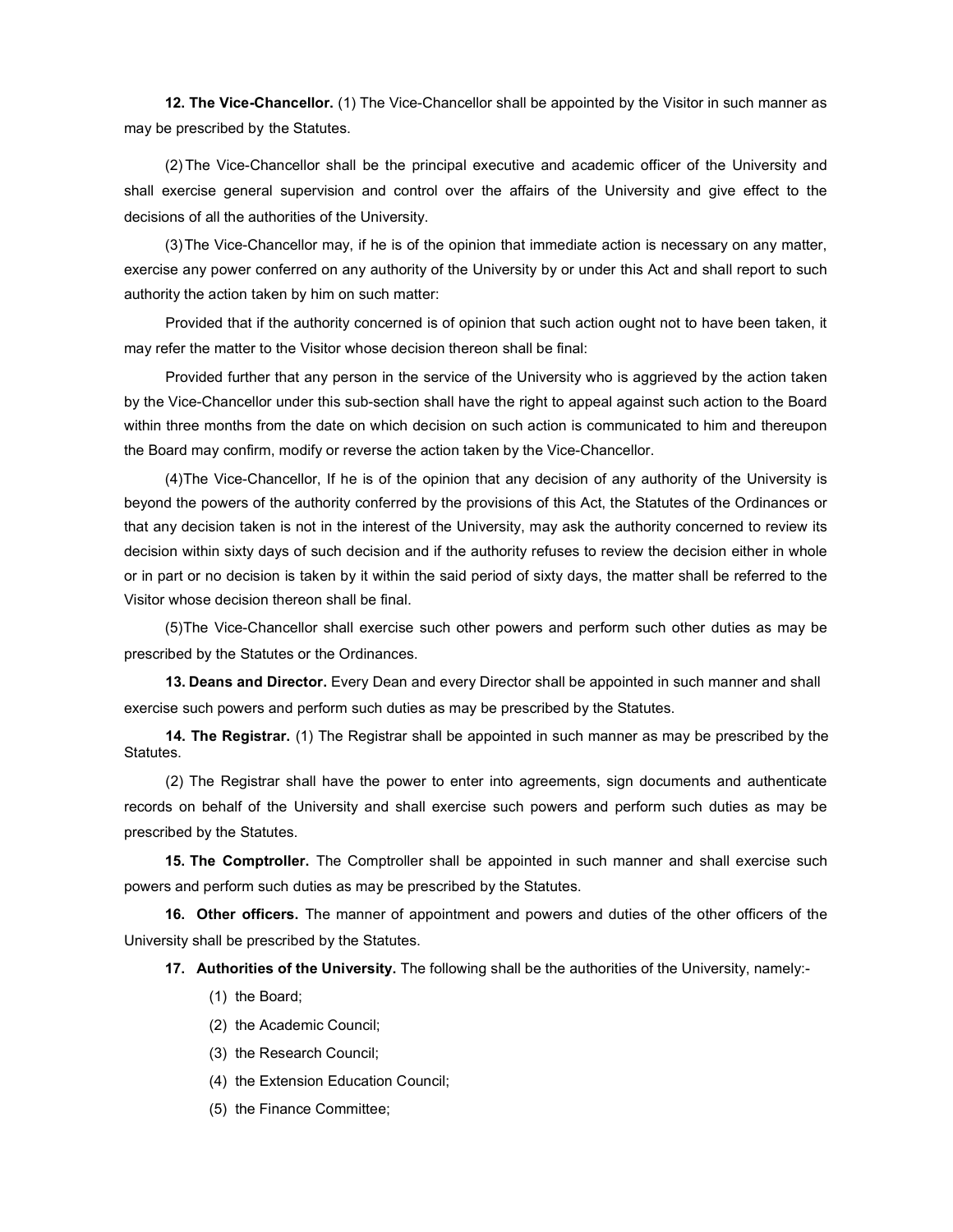(6) the Faculties and Board of Studies; and

(7) such other authorities as may be prescribed by the Statutes.

18. Board of Management. (1) The Board shall be the principal executive body of the University.

(2) The constitution of the Board, the term of office of its members and its powers and functions shall be prescribed by the Statutes.

19. The Academic Council. (1) The Academic Council shall be the principal academic body of the University and shall, subject to the provisions of this Act and the Statutes and Ordinances, have the control and general regulation of, and be responsible for the maintenance of standards of learning, education, instruction, evaluation and examination within the University and shall exercise such other powers and perform such other functions as may be conferred or imposed upon it by the Statutes.

(2) The constitution of the Academic Council and the term of office of its members shall be prescribed by the Statutes.

20. The Research Council. The constitution, powers and functions of the Research Council shall be prescribed by the Statutes.

21. The Extension Education Council. The constitution, powers and functions of the Extension Education Council shall be prescribed by the Statutes.

22. The Finance Committee. The constitution, powers and functions of the Finance Committee shall be prescribed by the

Statutes.

- 23. Faculties. The University shall have such Faculties as may be prescribed by the Statutes.
- 24. The Board of Studies. The constitution, powers and functions of the Board of Studies shall be prescribed by the Statutes.

25. Other authorities. The constitution, powers and functions of other authorities of the University referred to in clause (7) of section 17 shall be such as may be prescribed by the Statutes.

26. Power to make Statutes. Subject to the provisions ofthis Act, the Statutes may provide for all or any of the following matters, namely:-

- (a) the constitution, powers and functions of the authorities of the University, as may be constituted from time to time;
- (b) the appointment and continuance in office of the members of the authorities, the filling up of vacancies, and all other matters relating to the authorities for which it may be necessary or desirable to provide;
- (c) the appointment, powers and duties of the officers of the University and their emoluments;
- (d) the appointment of teachers, academic staff and other employees of the University and their emoluments;
- (e) the appointment of teachers and academic staff working in any other University or organisation for a specific period for undertaking a joint project;
- (f) the conditions of service of employees including provision for pension, insurance and provident fund, the manner of termination of service and disciplinary action;
- (g) the principles governing the seniority of service of employees of the University;
- (h) the procedure for arbitration in cases of dispute between employees or students and the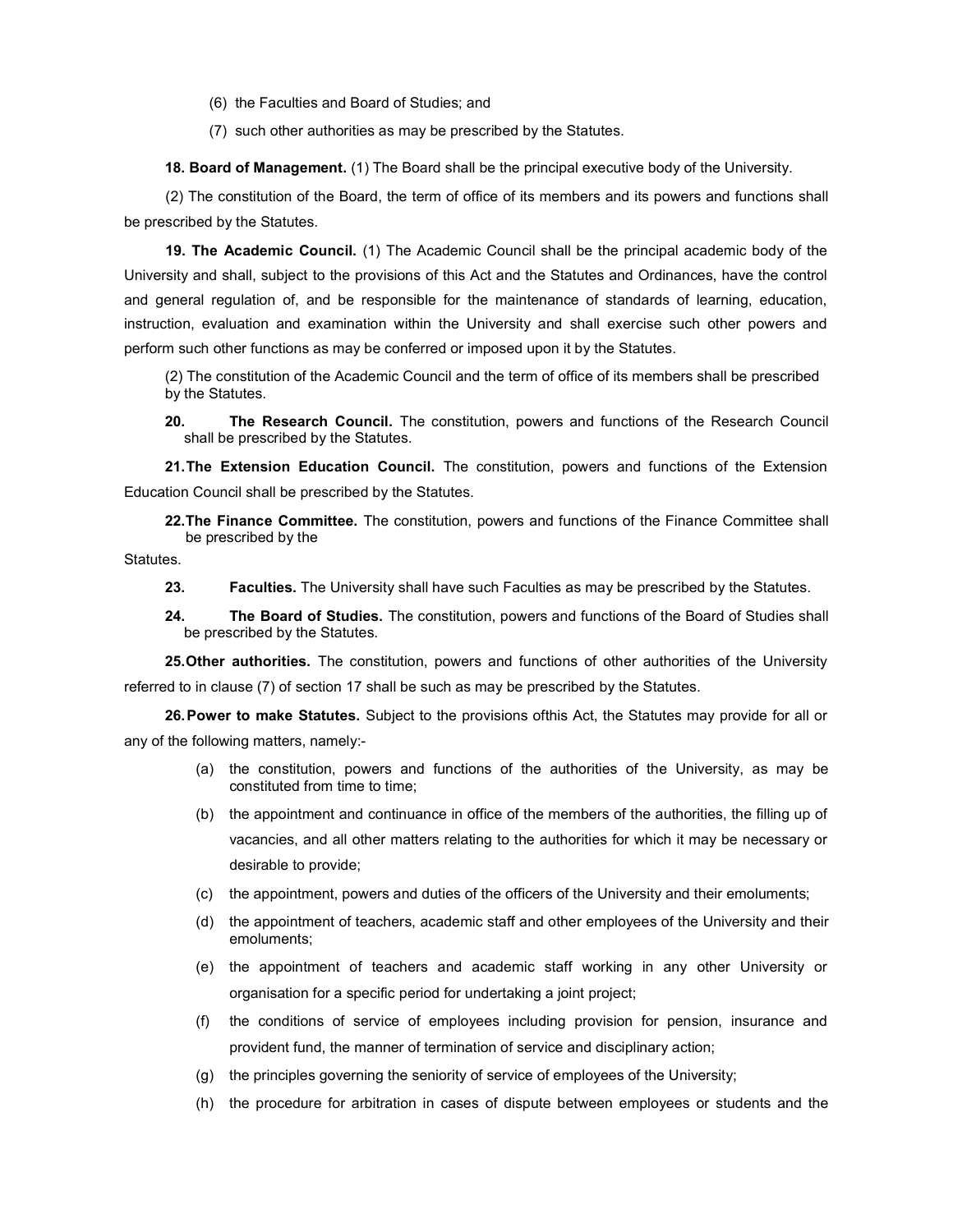University;

- (i) the procedure for appeal to the Board by any employee or student against the action of any officer or authority of the University;
- (j) the establishment and abolition of departments, centres, colleges and institutions;
- (k) the conferment of honorary degrees;
- (l) the withdrawal of degrees, diplomas, certificates and other academic distinctions;
- (m) the institution of fellowships, scholarships, studentships, medals and prizes;
- (n) the delegation of powers vested in the authorities or officers of the University;
- (o) the maintenance of discipline among the employees and students; and
- (p) all other matters which are to be, or may be, prescribed by the Statutes.

# 27. Statutes how to be made. (1) The first Statutes are those set out in the Schedule.

(2) The Board may from time to time make Statutes or may amend or repeal the Statutes referred to in sub-section (1):

Provided that the Board shall not make, amend or repeal any Statute affecting the status, powers or constitution of any authority of the University until such authority has been given an opportunity of expressing an opinion in writing on the proposed changes, and any opinion so expressed shall be considered by the Board.

(3) Every Statute or any amendment or repeal of a Statute shall require the assent of the Visitor who may assent thereto or withhold assent therefrom or remit it to the Board for consideration.

(4) A Statute or a Statute amending or repealing an existing Statute shall have no validity unless it has been assented to by the Visitor.

(5) Notwithstanding anything contained in the foregoing sub-sections, the Visitor may amend or repeal the Statutes referred to in sub-section (1) during the period of three years immediately after the commencement of this Act.

(6) Notwithstanding anything contained in the foregoing sub-sections, the Visitor may direct the University to make provisions in the Statutes in respect of any matter specified by him and if the Board is unable to implement such direction within sixty days of its receipt, the Visitor may, after considering the reasons, if any, communicated by the Board for its inability to comply with such direction, make or amend the Statutes suitably.

28. Power to make Ordinances. (1) Subject to the provisions of this Act and Statutes, the Ordinances may provide for all or any of the following matters, namely:-

- (a) the admission of students to the University and their enrolment as such;
- (b) the courses of study to be laid down for all degrees, diplomas and certificates of the University;
- (c) the medium of instruction and examination;
- (d) the award of degrees, diplomas, certificates and other academic distinctions, the qualifications for the same and the means to be taken relating to the granting and obtaining of the same;
- (e) the fees to be charged for courses of study in the University and for admission to the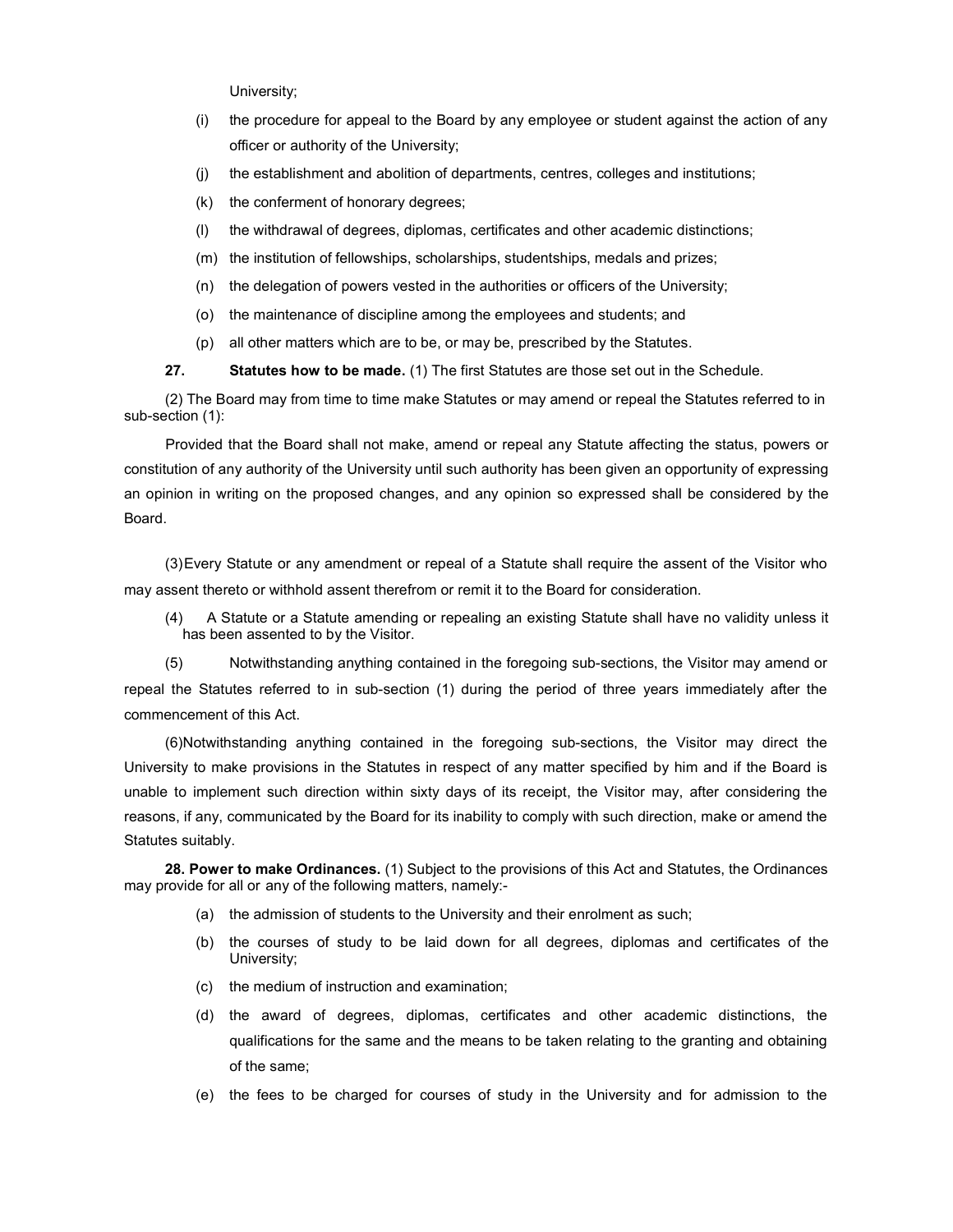examinations, degrees, diplomas and certificates of the University;

- (f) the conditions for award of fellowships, scholarships, studentships, medals and prizes;
- (g) the conduct of examinations, including the term of office and manner of appointment and duties of examining bodies, examiners and moderators;
- (h) the conditions of residence of the students;
- (i) the special arrangements, if any, which may be made for the residence, discipline and teaching of women students and the prescribing of special courses of studies for them;
- (j) the appointment and emoluments of employees other than those for whom provision has been made in the Statutes;
- (k) the establishment of special centres, specialised laboratories and other committees;
- (l) the manner of co-operation and collaboration with other Universities and authorities including learned bodies or associations;
- (m) the creation, composition and functions of any other body which is considered necessary for improving the academic life of the University;
- (n) such other terms and conditions of service of teachers and other academic staff as are not prescribed by the Statutes;
- (o) the management of colleges and institutions established by the University;
- (p) the setting up of a mechanism for redressal of grievances of employees; and
- (q) all other matters which by this Act or the Statutes may be provided for by the Ordinances.

(2) The first Ordinances shall be made by the Vice-Chancellor with the previous approval of the Central Government and the Ordinances so made may be amended or repealed at any time by the Board in the manner prescribed by the Statutes.

29. Regulations. The authorities of the University may make Regulations, consistent with this Act, the Statutes and the Ordinances for the conduct of their own business and that of the Committees appointed by them and not provided for by this Act, the Statutes or the Ordinances in the manner prescribed by the Statutes.

30. Annual report. (1) The annual report of the University shall be prepared under the direction of the Board, which shall include, among other matters, the steps taken by the University towards the fulfilment of its objects and shall be submitted to the Board on or after such date as may be prescribed by the Statutes and the Board shall consider the report in its annual meeting.

(2) The Board shall submit the annual report to the Visitor along with its comments, if any.

(3) A copy of the annual report as prepared under sub-section (1) shall also be submitted to the Central Government, which shall, as soon as may be, cause the same to be laid before both the Houses of Parliament.

31. Annual accounts. (1) The annual accounts of the University shall be prepared under the directions of the Board and shall, once at least every year and at intervals of not more than fifteen months, be audited by the Comptroller and Auditor-General of India or by such persons as he may authorise in this behalf.

(2) A copy of the annual accounts together with the audit report thereon shall be submitted to the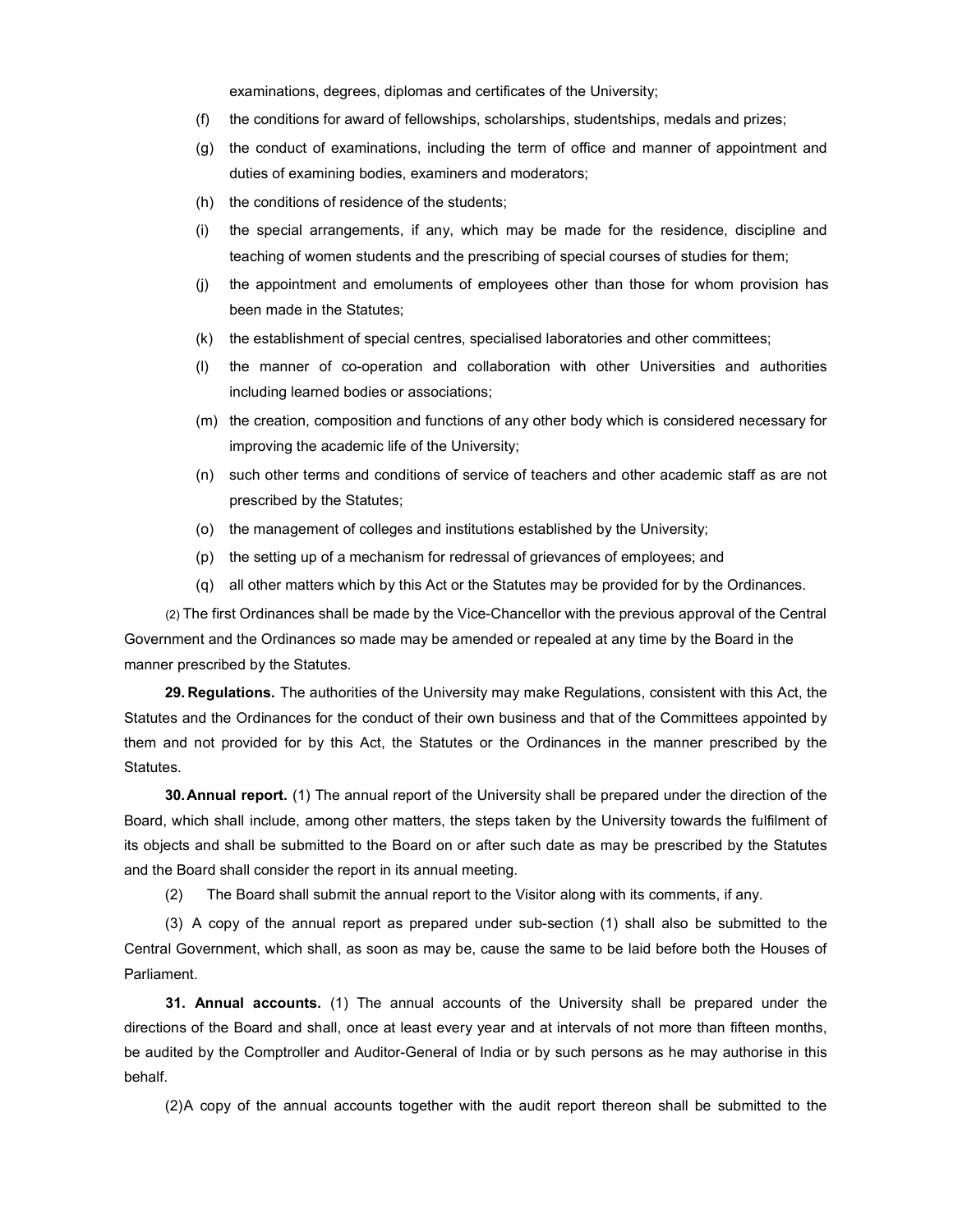Board and the Visitor along with the observations of the Board.

(3) Any observations made by the Visitor on the annual accounts shall be brought to the notice of the Board and observations of the Board, if any, shall be submitted to the Visitor.

(4) A copy of the annual accounts together with the audit report as submitted to the Visitor, shall also be submitted to the Central Government, which shall, as soon as may be, cause the same to be laid before both the Houses of Parliament.

(5) The audited annual accounts after having been laid before both the Houses of Parliament shall be published in the Official Gazette.

32. Conditions of service of employees. (1) Every employee ofthe University shall be appointed under a written contract which shall be lodged with the University and a copy of which shall be furnished to the employee concerned.

(2) Any dispute arising out of the contract between the University and any employee shall, at the request of the employee, be referred to a Tribunal of Arbitration consisting of one member appointed by the Board, one member nominated by the employee concerned and an umpire appointed by the Visitor.

(3) The decision of the Tribunal shall be final, and no suit shall lie in any civil court in respect of the matters decided by the Tribunal.

(4) Every request made by the employee under sub-section (2) shall be deemed to be a submission to arbitration upon the terms of this section within the meaning of the Arbitration and Conciliation Act, 1996. (26 of 1996)

(5) The procedure for regulating the work of the Tribunal shall be prescribed by the Statutes.

33. Procedure of appeal and arbitration in disciplinary cases against students. (1) Any student or candidate for an examination whose name has been removed from the rolls of the University by the orders or resolution of the Vice-Chancellor, Discipline Committee or Examination Committee, as the case may be, and who has been debarred from appearing at the examinations of the University for more than one year, may, within ten days of the date of receipt of such orders or copy of such resolution by him, appeal to the Board and the Board may confirm, modify or reverse the decision of the Vice-Chancellor or the Committee, as the case may be.

(2) Any dispute arising out of any disciplinary action taken by the University against a student shall, at the request of such student, be referred to a Tribunal of Arbitration and the provisions of sub-sections (2), (3), (4) and (5) of section 32 shall, as far as may be, apply to a reference made under this sub-section.

34. Right to appeal. Every employee or student of the University or of a college or institution maintained by the University shall, notwithstanding anything contained in this Act, have a right to appeal, within such time as may be prescribed by the Statutes, to the Board against the decision of any officer or authority of the University or any college or an institution, as the case may be, and thereupon the Board may confirm, modify or reverse the decision appealed against.

35. Provident and pension funds. (1) The University shall constitute for the benefit of its employees such provident or pension fund or provide such insurance schemes as it may deem fit in such manner and subject to such conditions as may be prescribed by the Statutes.

(2) Where such provident fund or pension fund has been so constituted, the Central Government may, if deem fit, declare that the provisions of the Provident Funds Act, 1925, (19 of 1925) shall apply to such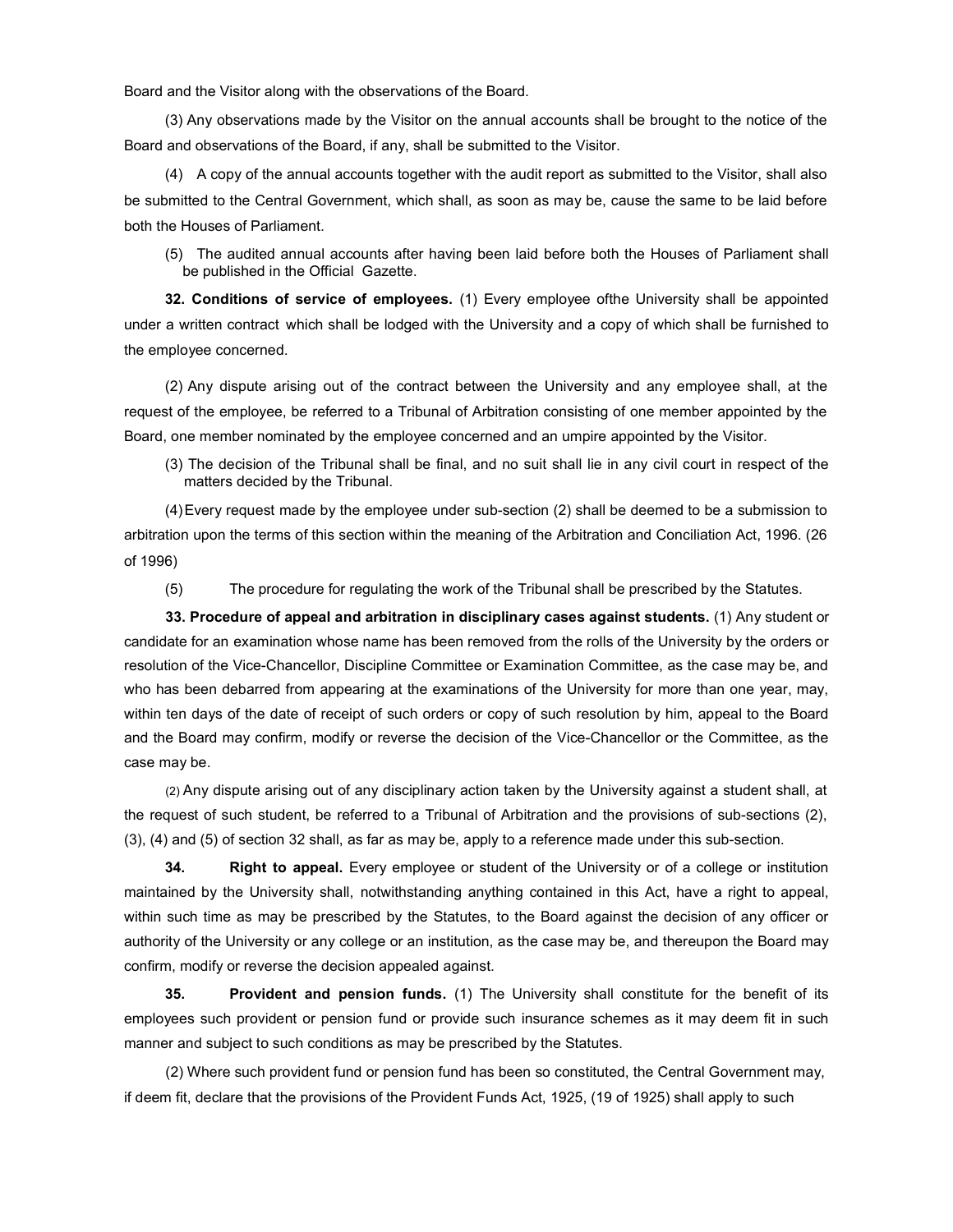fund, as if it were a Government provident fund.

36. Disputes as to constitution of University authorities. If any question arises as to whether any person has been duly appointed as, or is entitled to be, a member of any authority of the University, the matter shall be referred to the Visitor whose decision thereon shall be final.

37. Constitution of committees. Where any authority of the University is given power by this Act or the Statutes to appoint Committees, such Committees shall, save as otherwise provided, consist of the members of the authority concerned and of such persons, if any, as the authority in each case may think fit.

38. Filling of casual vacancies. All casual vacancies among the members (other than ex officio members) of any authority or other body of the University shall be filled, as soon as may be, by the person or body who appoints or co-opts the member whose place has become vacant and the person or body appointed or co-opted to a casual vacancy shall be a member of such authority or body for the residue of the term, for which the person whose place he fills would have been a member.

39. Proceedings of University authorities not invalidated by vacancy. No act or proceedings of any authority of the University shall be invalid merely by reason of the existence of a vacancy or vacancies among its members.

40. Protection of action taken in good faith. No suit, prosecution or other legal proceedings shall lie against the Board, Vice-Chancellor, any authority or officer or other employee of the University for anything which is in good faith done or intended to be done in pursuance of any of the provisions of this Act, the Statutes or the Ordinances.

41. Mode of proof of University records. A copy of any receipt, application, notice, order, proceeding, resolution of any authority or Committee of the University, or other documents in possession of the University, or any entry in any register duly maintained by the University, if verified by the Registrar, shall be received as prima facie evidence of such receipt, application, notice, order, proceeding, resolution or documents or the existence of entry in the register and shall be admitted as evidence of the matters and transactions therein where the original thereof would, if produced, have been admissible in evidence, notwithstanding anything contained in the Indian Evidence Act, 1872 (1 of 1872) or in any other law for the time being in force.

42. **Effect of establishment of University.** (1) On and from the date of commencement of this Act,-

- (a) any reference to the Rajendra Agricultural University in any contract or other instrument shall be deemed as a reference to the University;
- (b) all property, movable and immovable, of or belonging to the Rajendra Agricultural University shall vest in the University;
- (c) all rights and liabilities of the Rajendra Agricultural University shall be transferred to, and be the rights and liabilities of, the University.

(2) Every person permanently employed in the Rajendra Agricultural University immediately before the commencement of the Act who meets the requisite qualification and criteria of recruitment in the University shall be provided an opportunity to be employed as such:

Provided that every member of the academic staff and member of Faculty who does not meet the requisite qualification and criteria shall be given an opportunity for two years to upgrade the qualification and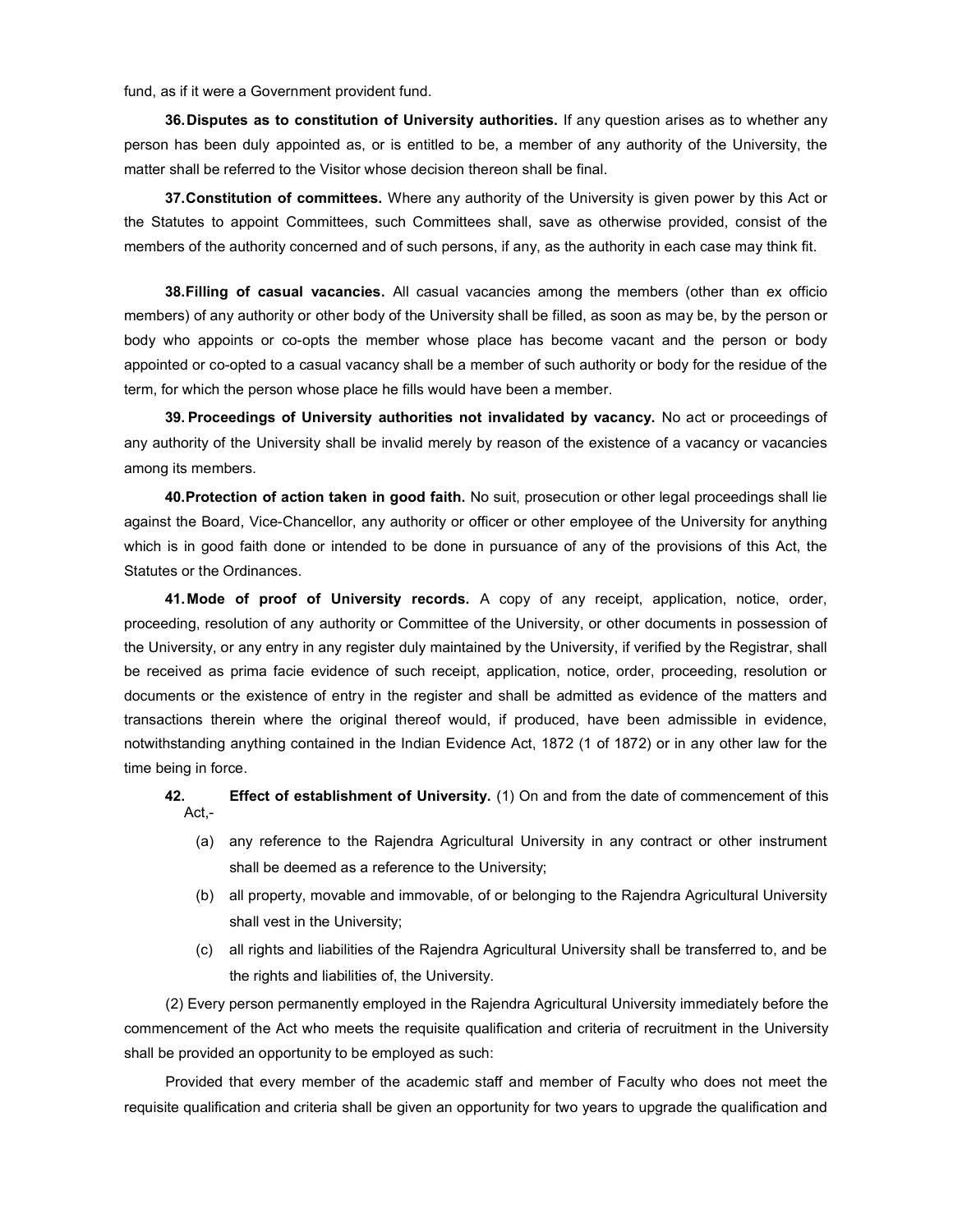to meet the criteria:

Provided further that every other person permanently employed shall be given an opportunity to upgrade the qualification and to meet the criteria, in the manner provided by the Regulations:

Provided also that the tenure, remuneration, terms and conditions, rights and privileges as to pension, leave, gratuity, provident fund and all other matters of every other person permanently employed by the Rajendra Agricultural University shall be determined by the State Government of Bihar.

(3) All efforts shall be made by the State Government of Bihar to engage any surplus or temporary academic staff, teacher, member of Faculty or other employee of the Rajendra Agricultural University, by or against whom any dispute is pending.

(4) Any dispute or litigation, the cause of action for which has arisen between any member of academic staff, teacher, member of Faculty or other employee and the Rajendra Agricultural University before the commencement of this Act shall be instituted, prosecuted or continued between the academic staff, teacher, member of Faculty or other employee and the Rajendra Agricultural University, as if this Act had not been enacted, and all such cases shall be managed by a special cell to be constituted by the State Government of Bihar and all expenses relating to the management of such cases including any compensation payable to any person thereof shall be borne by the State Government.

(5) Any academic course, programme or scheme as on the date of commencement of the Act shall be continued, till the completion of the course, programme or scheme with such modifications as the University may deem fit.

(6) The State Government of Bihar and the University shall bear the proportionate cost of pension and other liabilities of every academic staff, teacher, member of Faculty or other employee, proportionate to the extent of the respective period of service of the person and the State Government shall provide its contribution to the University which may discharge any liability on account of this.

(7) Any matter relating to permanent record of students, teachers, academic staff, Faculty and every other employee shall be provided by Regulations.

(8) Pension and all other post-retirement benefits including medical benefits of every academic staff, teacher, faculty member and every other employee who has superannuated before the commencement of this Act shall be borne by the State Government of Bihar, the payment of which shall be made through the University and shall be governed by the rules relating thereof made by the State Government of Bihar in this behalf.

(9) The retirement age of every teacher, academic staff, Faculty and every other employee ofthe University shall be governed by any law for the time being in force.

(10) Any matter governing the conditions of service relating to the teacher, academic staff, Faculty and every other employee for which no provision has been made in this Act, shall be determined by the corresponding provisions made by the Central Government.

43. Power to remove difficulties. (1) If any difficulty arises in giving effect to the provision of this Act, the Central Government may, by order published in the Official Gazette, make such provisions, not inconsistent with the provisions of this Act, as appear to it to be necessary or expedient for removing the difficulties: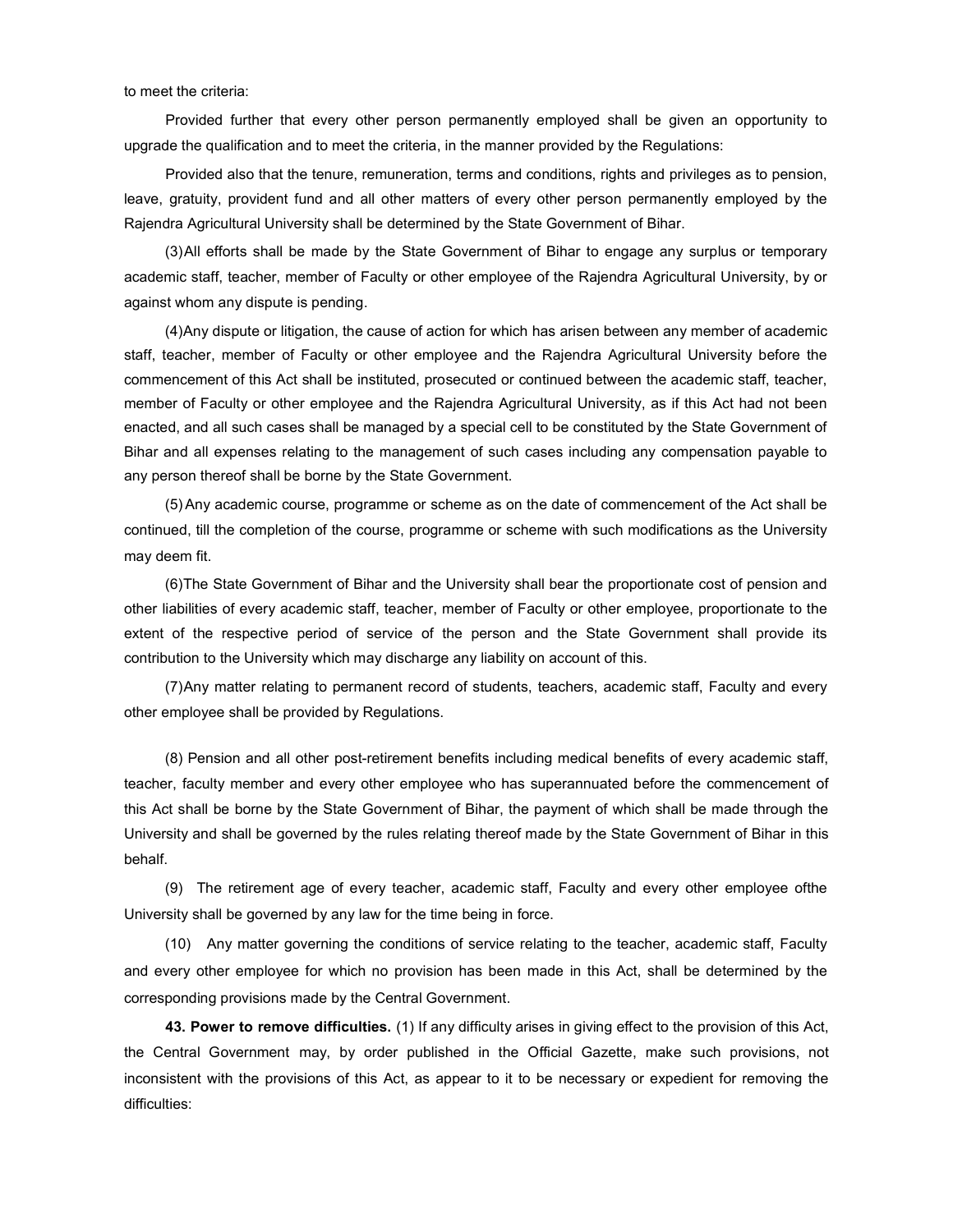Provided that no such order shall be made under this section after the expiry of three years from the commencement of this Act.

(2) Every order made under this section shall be laid, as soon as may be after it is made, before each House of Parliament.

- 44. Transitional provisions. Notwithstanding anything contained in this Act, and the Statutes,-
	- (a) the first Chancellor and the first Vice-Chancellor shall be appointed by the Visitor and shall hold office for a term of five years;
	- (b) the first Registrar and the first Comptroller shall be appointed by the Visitor and each of the said officers shall hold office for a term of three years;
	- (c) the first members of the Board shall be nominated by the Visitor and shall hold office for a term of three years;
	- (d) the first members of the Academic Council shall be nominated by the Visitor and shall hold office for a term of three years:

Provided that if any vacancy occurs in the above offices or authorities, the same shall be filled by appointment or nomination, as the case may be, by the Visitor, and the person so appointed or nominated shall hold office for so long as the officer or member in whose place he is appointed or nominated would have held office, if such vacancy had not occurred.

45. Repeal of Bihar Agricultural University Act. (1) The Bihar Agricultural University Act, 1987 (Bihar Act 8 of 1988) in so far as it relates to the Rajendra Agricultural University, Pusa, Bihar is hereby repealed.

- (2) Notwithstanding the repeal,-
	- (a) all appointments made, orders issued, degrees and other academic distinctions conferred, diplomas and certificates awarded, privileges granted or other things done under the Bihar Agricultural University Act, 1987 ((Bihar Act 8 of 1988) in so far as it relates to the Rajendra Agricultural University, Pusa, Bihar, shall be deemed to have been respectively made, issued, conferred, awarded, granted or done under the corresponding provisions of this Act, and, except as otherwise provided by or under this Act or the Statues, continue in force unless and until they are superseded by any order made under this Act or the Statues; and
	- (b) all proceedings of Selection Committees for the appointment or promotions of teachers that took place before the commencement of this Act and all actions of the Governing Body in respect of the recommendations of such Selection Committees where no orders of appointment on the basis thereof were passed before the commencement of this Act, in so far as it relates to Rajendra Agricultural University, shall, notwithstanding that the procedure for selection has been modified by this Act, be deemed to have been valid but further proceeding in connection with such pending selections shall be taken in accordance with the provisions of this Act and be continued from the stage where they stood immediately before such commencement, except if the concerned authorities take, with the approval of the Visitor, a decision to the contrary.

46. Statutes, Ordinances and Regulations to be published in the Official Gazette and to be laid before Parliament. (1) Every Statute, Ordinance or Regulation made under this Act shall be published in the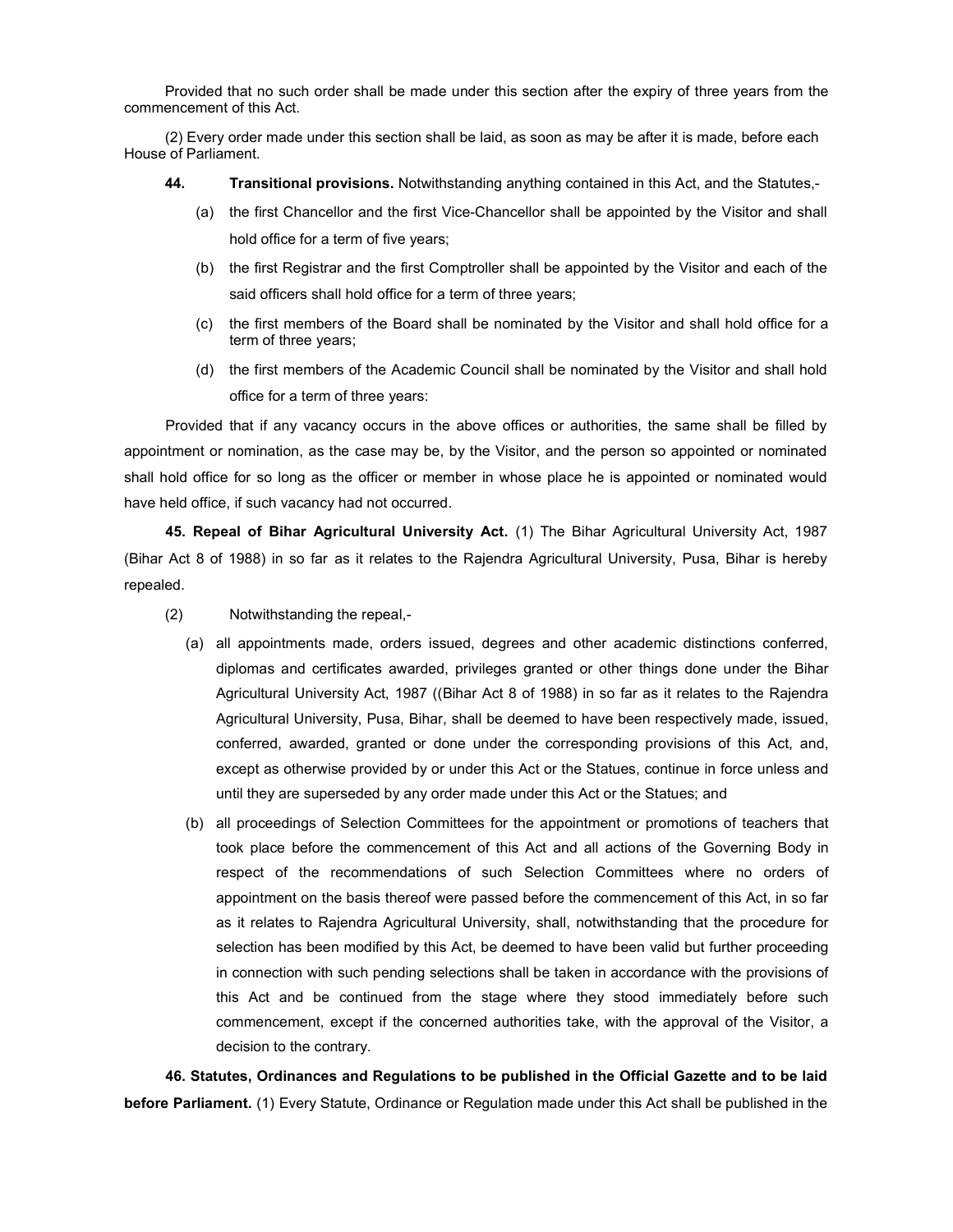Official Gazette.

(2) Every Statute, Ordinance or Regulation made under this Act shall be laid, as soon as may be after it is made, before each House of Parliament, while it is in session for a total period of thirty days which may be comprised in one session or in two or more successive sessions, and if, before the expiry of the session immediately following the session or the successive sessions aforesaid, both Houses agree in making any modification in the Statutes, Ordinance or Regulation or both Houses agree that the Statute, Ordinance or Regulation should not be made, the Statute, Ordinance or Regulation shall thereafter have effect only in such modified form or be of no effect, as the case may be; so, however, that any such modification or annulment shall be without prejudice to the validity of anything previously done under that Statute, Ordinance or Regulation.

(3) The power to make Statutes, Ordinances or Regulations shall include the power to give retrospective effect from a date not earlier than the date of commencement of this Act, to the Statutes, Ordinances or Regulations or any of them but no retrospective effect shall be given to any Statute, Ordinance or Regulation so as to prejudicially affect the interests of any person to whom such Statutes, Ordinances or Regulations may be applicable.

# THE SCHEDULE

# (See section 27)

# THE STATUTES OF THE UNIVERSITY

# The Chancellor:

1. (1) The Chancellor shall be appointed by the Visitor from a panel of not less than three persons recommended by the Board from amongst persons of eminence in education in general and agricultural sciences in particular:

Provided that if the Visitor does not approve any of the persons so recommended, he may call for fresh recommendations from the Board.

(2) The Chancellor shall hold office for a term of five years and shall not be eligible for reappointment:

Provided that notwithstanding the expiry of his term of office, the Chancellor shall continue to hold office until his successor enters upon his office.

# The Vice-Chancellor:

2. (1) The Vice-Chancellor shall be appointed by the Visitor from a panel of not less than three persons who shall be recommended by a Committee as constituted under clause (2).

- (2) The Committee referred to in clause (1) shall consist of the following:-
	- (i) Secretary, Department of Agricultural Research and Education, Government of India who shall be the Chairman;
	- (ii) one nominee of the Visitor as Member, who shall also be the convener;
	- (iii) one nominee of the Central Government.
- (3) The Vice-Chancellor shall be a whole-time salaried officer of the University.

(4) The Vice-Chancellor shall hold office for a term of five years from the date on which he enters upon his office, or until he attains the age of seventy years, whichever is earlier, and he shall be eligible for reappointment for a further term of five years, or until he attains the age of seventy years whichever is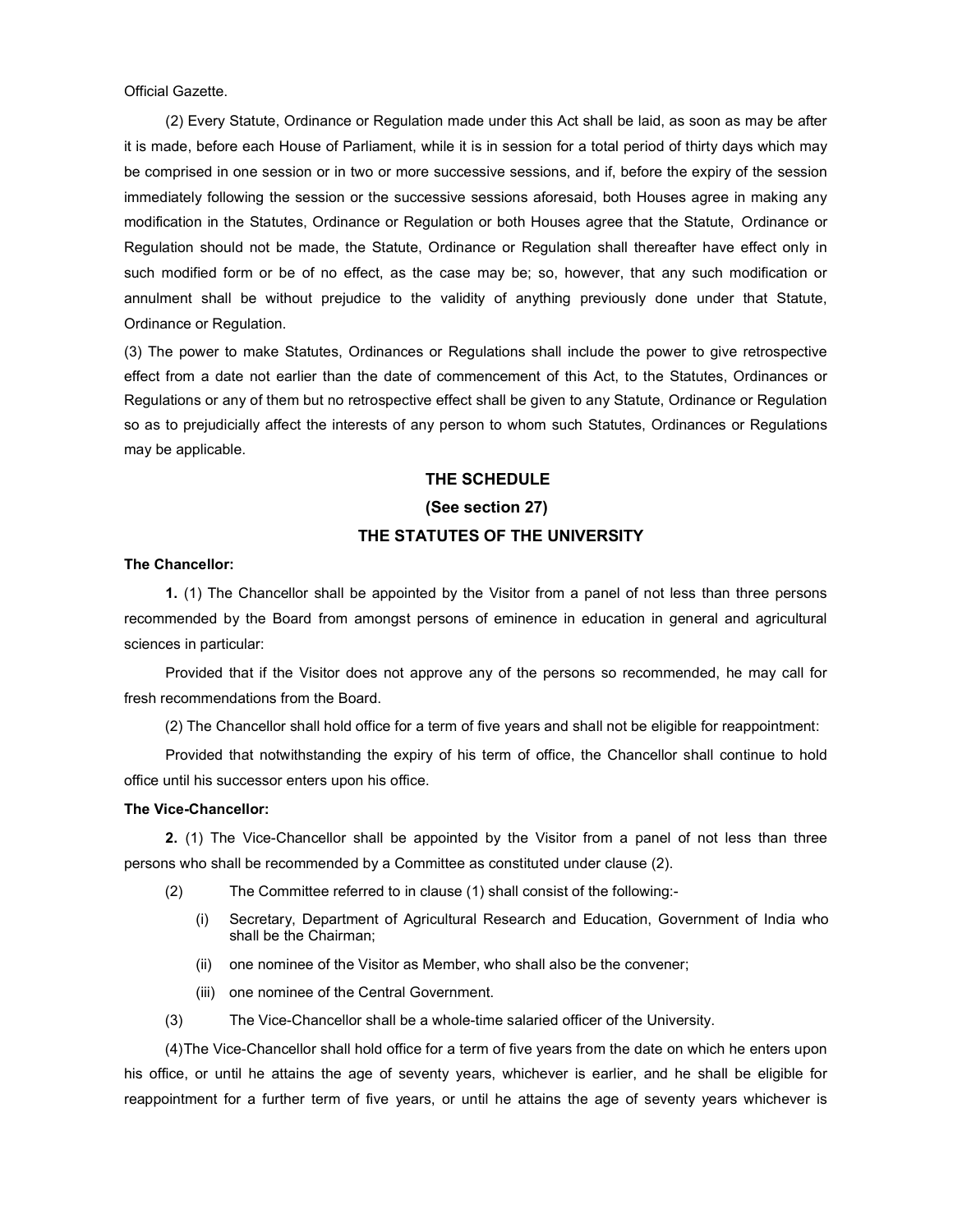earlier:

Provided that notwithstanding the expiry of the said period of five years, he shall continue in office for a period not exceeding one year or until his successor is appointed and enters upon his office.

- (5) The emoluments and other conditions of service of the Vice-Chancellor shall be as follows:-
	- (i) the Vice-Chancellor shall be paid a monthly salary and allowances other than the house rent allowance, at the rate fixed by the Central Government from time to time and he shall be entitled, without payment of rent, to use a furnished residence throughout his term of office and no charge shall fall on the Vice-Chancellor in respect of the maintenance of such residence;
	- (ii) the Vice-Chancellor shall be entitled to such terminal benefits and allowances as may be fixed by the Board with the approval of the Visitor from time to time:

Provided that where an employee of the University or a college or an institution maintained by it, or any other University or any institution maintained by or affiliated to such other University, is appointed as the Vice-Chancellor, he may be allowed to continue to contribute to any provident fund of which he is a member and the University shall contribute to the account of such person in that provident fund at the same rate at which the person had been contributing immediately before his appointment as the Vice Chancellor:

Provided further that where such employee had been a member of any pension scheme, the University shall make the necessary contribution to such scheme;

- (iii) the Vice-Chancellor shall be entitled to travelling and other allowances as per rate fixed from time to time by the Government ofIndia for the officers equivalent to the rank of Secretary to the Government of India;
- (iv) the Vice-Chancellor shall be entitled to transfer travelling allowances and other allowances as admissible to officers of the rank of Secretary to the Government of India for joining and after relinquishing the post;
- (v) the Vice-Chancellor shall be entitled to leave on full pay at the rate of thirty days in a calendar year and the leave shall be credited to his account in advance in two half-yearly instalments of fifteen days each on the first day of January and July every year:

Provided that if the Vice-Chancellor assumes or relinquishes charge of the office of the Vice-Chancellor during the currency of a half year, the leave shall be credited proportionately at the rate of two and- a-half days for each completed month of service;

(vi) in addition to the leave referred to in sub-clause (iv), the Vice-Chancellor shall also be entitled to half-pay leave at the rate of twenty days for each completed year of service. This half-pay leave may also be availed of as commuted leave on full pay on medical certificate:

Provided that when commuted leave is available, twice the amount of half- pay leave shall be debited against half-pay leave due;

- (vii) the Vice-Chancellor shall be entitled to Leave Travel Concession and Home Travel Concession as per rules of Government of India;
- (viii) the Vice-Chancellor shall be entitled to the benefit of leave encashment at the time of laying down the office as per rules of Government of India.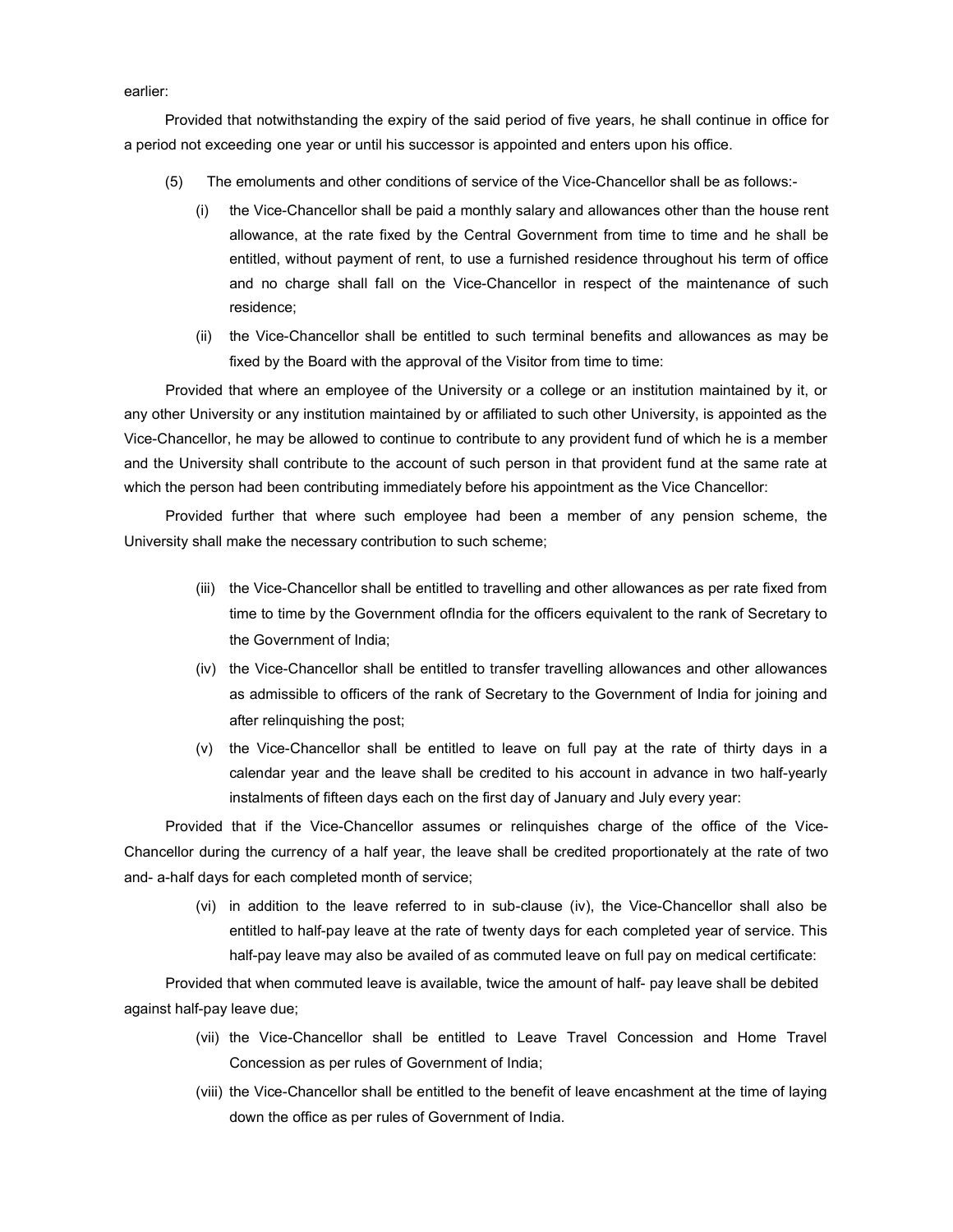(6) If the office of the Vice-Chancellor becomes vacant due to death, resignation or otherwise, or if he is unable to perform his duties due to ill health or any other cause, the senior-most Dean or Director, as the case may be, shall perform the duties of the Vice¬Chancellor until a new Vice-Chancellor assumes office or until the Vice-Chancellor attends to the duties of his office, as the case may be.

### Powers and duties of the Vice-Chancellor:

3. (1) The Vice-Chancellor shall be ex officio Chairman of the Board, the Academic Council, the Finance Committee, the Research Council and the Extension Education Council and shall, in the absence of the Chancellor, preside over the Convocations held for conferring degrees.

(2) The Vice-Chancellor shall be entitled to be present at, and address, any meeting of any authority of the University, but shall not be entitled to vote thereat unless he is a member of such authority.

(3) It shall be the duty of the Vice-Chancellor to see that this Act, the Statutes, the Ordinances and the Regulations are duly observed, and he shall have all the powers necessary to ensure such observance.

(4) The Vice-Chancellor shall exercise control over the affairs of the University and shall give effect to the decisions of all the authorities of the University.

(5) The Vice-Chancellor shall have all the powers necessary for the proper maintenance of discipline in the University and he may delegate any such powers to such person or persons as he may deem fit.

(6) The Vice-Chancellor shall have the power to convene or cause to be convened the meetings of the Board, the Academic Council, the Research Council, the Extension Education Council and the Finance Committee.

# The Dean of colleges and Faculties:

4. (1) Each Faculty shall have a Dean who shall also be the head of the college concerned.

(2) If any Faculty has more than one college, the Vice-Chancellor may nominate one of the Deans as the Dean of the Faculty.

(3) The Dean of the college shall be appointed by the Board on the recommendations of the Selection Committee constituted for the purpose as per statute 18 and he shall be a whole-time salaried officer of the University.

- (4) The Dean shall be entitled to rent free and unfurnished residential accommodation.
- (5) The Dean shall hold the office for a term of five years and shall be eligible for reappointment:

Provided that a Dean on attaining the age of sixty-five years shall cease to hold office as such.

(6) When the office of the Dean is vacant or when the Dean is, by reason of illness, absence or any other cause, unable to perform duties of his office, the duties of the office shall be performed by such persons as the Vice-Chancellor may appoint for the purpose.

(7) The Dean shall be responsible to the Vice-Chancellor for the conduct and maintenance of the standards of teaching in the college and Faculty and shall perform such other functions as may be prescribed by the Ordinances.

(8) The Dean shall be the ex officio Chairman of the Board of Studies of the Faculty, a member of the Academic Council, the Research Council and the Extension Education Council of the University.

# The Director of Education: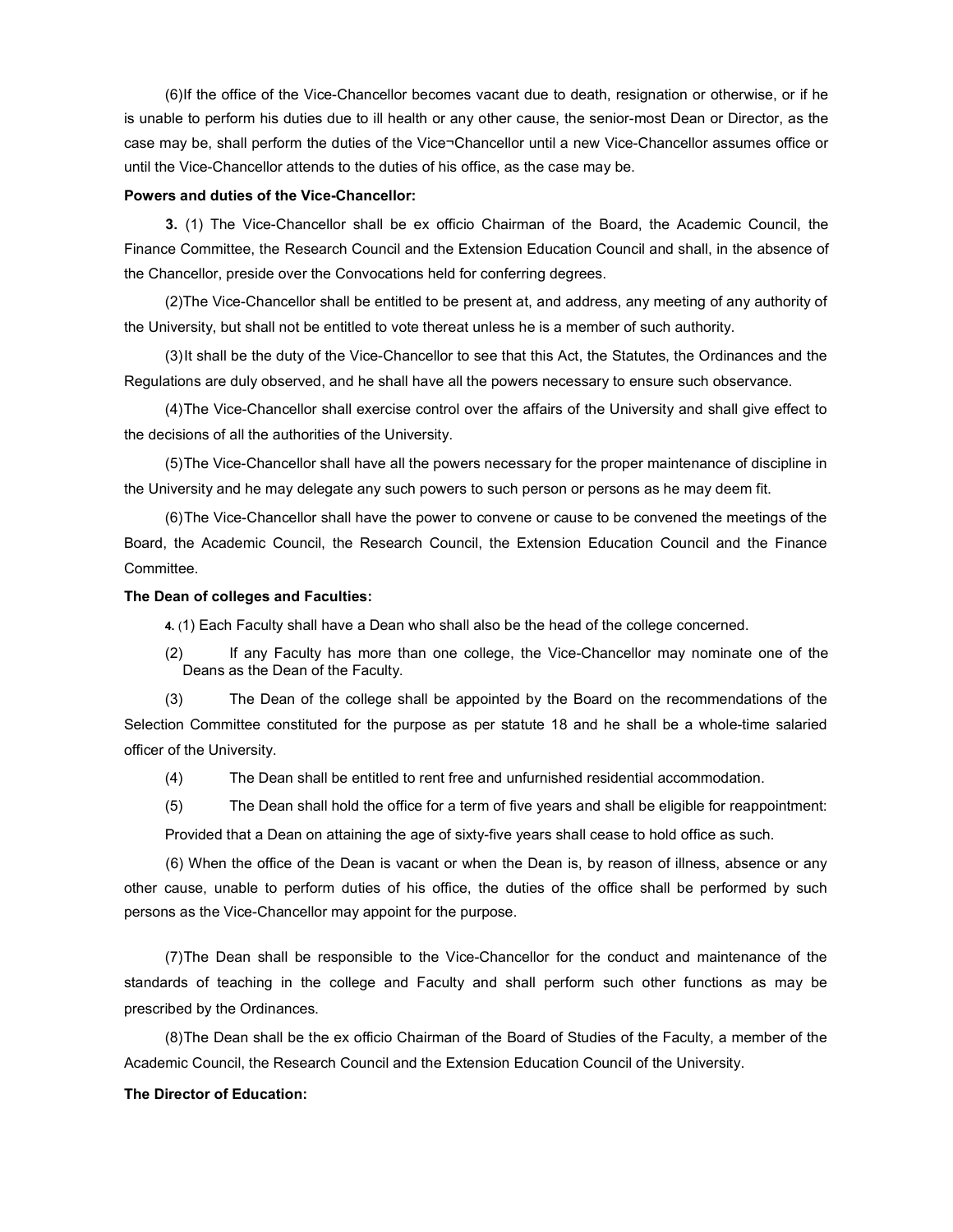5. (1) The Director of Education shall be appointed by the Board on the recommendations of the Selection Committee constituted for the purpose and he shall be a whole-time salaried officer of the University.

(2) The Director of Education shall be entitled to rent free and unfurnished residential accommodation.

(3) The Director of Education shall hold office for a term of five years and shall be eligible

for reappointment: Provided that Director of Education on attaining the age of sixty- five

years shall cease to hold office as such.

(4) The Director of Education shall be responsible for planning, co-ordination and supervision for all educational programmes in the various Faculties of the University.

# The Director of Research:

6. (1) The Director of Research shall be appointed by the Board on the recommendations of the Selection Committee constituted for the purpose and he shall be a whole-time salaried officer of the University.

(2) The Director of Research shall be entitled to rent free and unfurnished accommodation.

(3) The Director of Research shall hold office for a term of five years and shall be eligible for

reappointment: Provided that the Director of Research on attaining the age of sixty-five years

shall cease to hold office as such.

(4) The Director of Research shall be responsible for supervision and coordination of all research programmes of the University and shall be responsible to the Vice-Chancellor for performance of his duties.

(5) The Director of Research shall be ex officio Member-Secretary of the Research Council of the University.

# The Director of Extension Education:

7. (1) The Director of Extension Education shall be appointed by the Board on the recommendations of the Selection Committee constituted for the purpose and he shall be a whole-time salaried officer of the University.

(2) The Director of Extension Education shall be entitled to rent free and unfurnished accommodation.

(3) The Director of Extension Education shall hold office for a term of five years and shall be eligible for

reappointment: Provided that the Director of Extension Education on attaining the age of sixty-five

years shall cease to hold office as such.

(4) The Director of Extension Education shall be responsible for supervision and coordination of all Extension Education Programmes in the University and shall be responsible to the Vice-Chancellor for performance of his duties.

(5) The Director of Extension Education shall be ex officio Member-Secretary of the Extension Education Council of the University.

### The Registrar:

8. (1) The Registrar shall be appointed by the Board on the recommendations of a duly constituted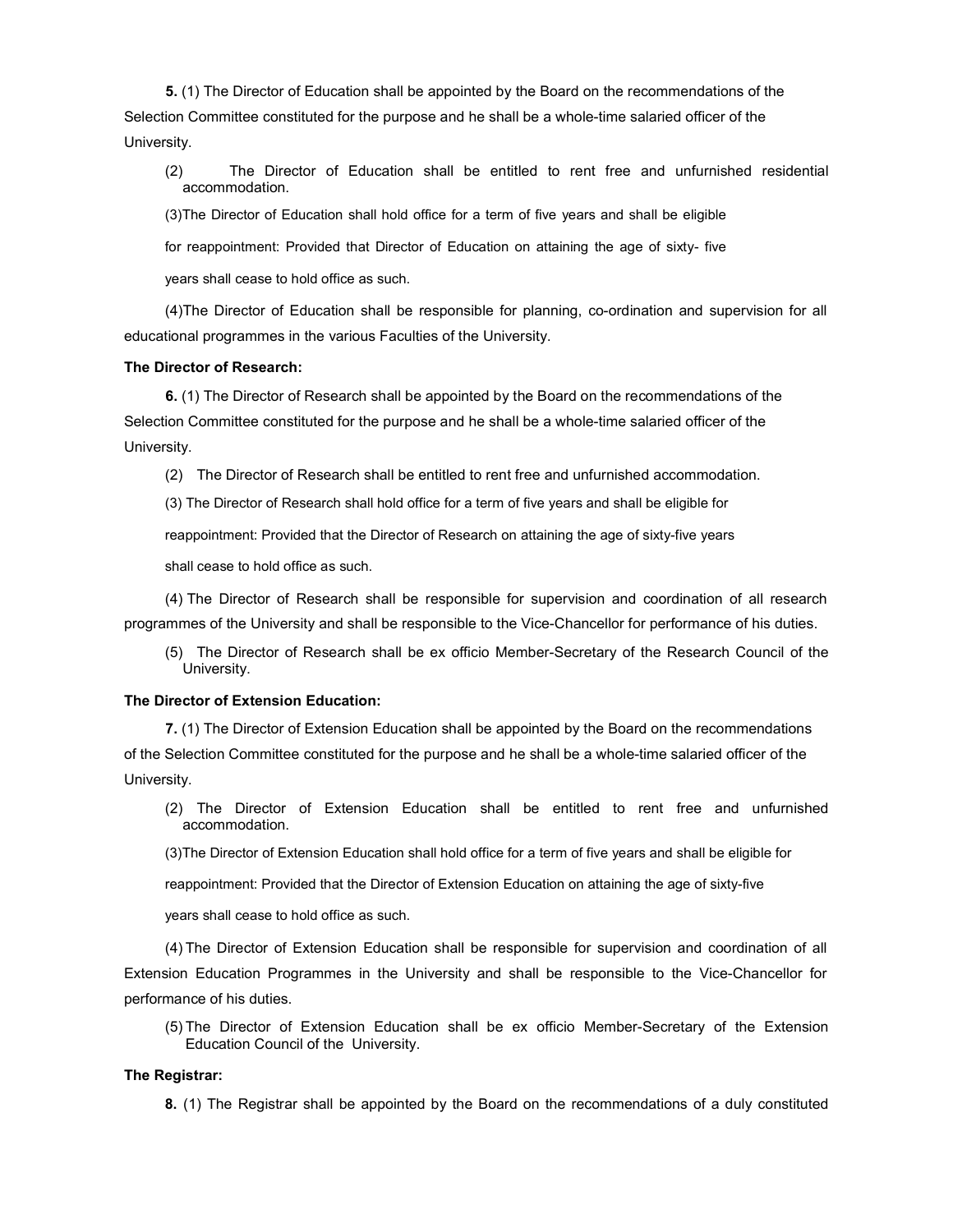Selection Committee under Statute 18 and he shall be a whole-time salaried officer of the University.

(2) The Registrar shall be responsible to the Vice-Chancellor for performance of his duties.

- (3) The Registrar shall be appointed for a term of five years and shall be eligible for reappointment.
- (4) He may also be appointed on deputation for a specified period not exceeding five years.

(5) The emoluments and other terms and conditions of service of the Registrar shall be such as may be prescribed by the Ordinances:

Provided that the Registrar shall retire on attaining the age of sixty years.

(6) In case of a person appointed on deputation, his tenure, emoluments and other terms of service shall be according to the terms of deputation.

(7) When the office of the Registrar is vacant or when the Registrar is, by reason of illness, absence, or any other cause, unable to perform the duties of his office, the duties of the office shall be performed by such person as the Vice-Chancellor may appoint for the purpose.

(8) (a) The Registrar shall have the power to take disciplinary action against such of the employees excluding teachers, as may be specified in the order of the Board and to suspend them pending inquiry, to administer warnings to them or to impose on them the penalty of censure or the withholding of increment:

Provided that no such penalty shall be imposed unless the person concerned has been given a reasonable opportunity of showing cause against the action proposed to be taken in regard to him.

- (b) An appeal shall lie to the Vice-Chancellor against any order of the Registrar imposing any of the penalties specified in sub-clause (a).
- (c) In a case where the inquiry discloses that a punishment beyond the power of the Registrar is called for, the Registrar shall, upon conclusion of inquiry, make a report to the Vice-Chancellor along with his recommendations:

Provided that an appeal shall lie to the Board against an order of the Vice-Chancellor imposing any penalty.

(9) The Registrar shall be the ex officio Secretary of the Board and the Academic Council, but shall not be deemed to be a member of any of these authorities.

- (10) It shall be the duty of the Registrar-
	- (a) to be the custodian of the records, the common seal and such other property of the University as the Board shall commit to his charge;
	- (b) to issue all notice convening meeting of the Board, the Academic Council and of any Committee appointed by those authorities;
	- (c) to keep the minutes of all the meetings of the Board, the Academic Council and of any committees appointed by those authorities;
	- (d) to conduct the official correspondence of the Board and the Academic Council; (e) to arrange for the examinations of the University in accordance with the manner prescribed by the Ordinances or notifications;
	- (f) to supply to the Visitor, copies of the agenda of the meetings of the authorities of the University as soon as they are issued and the minutes of such meetings;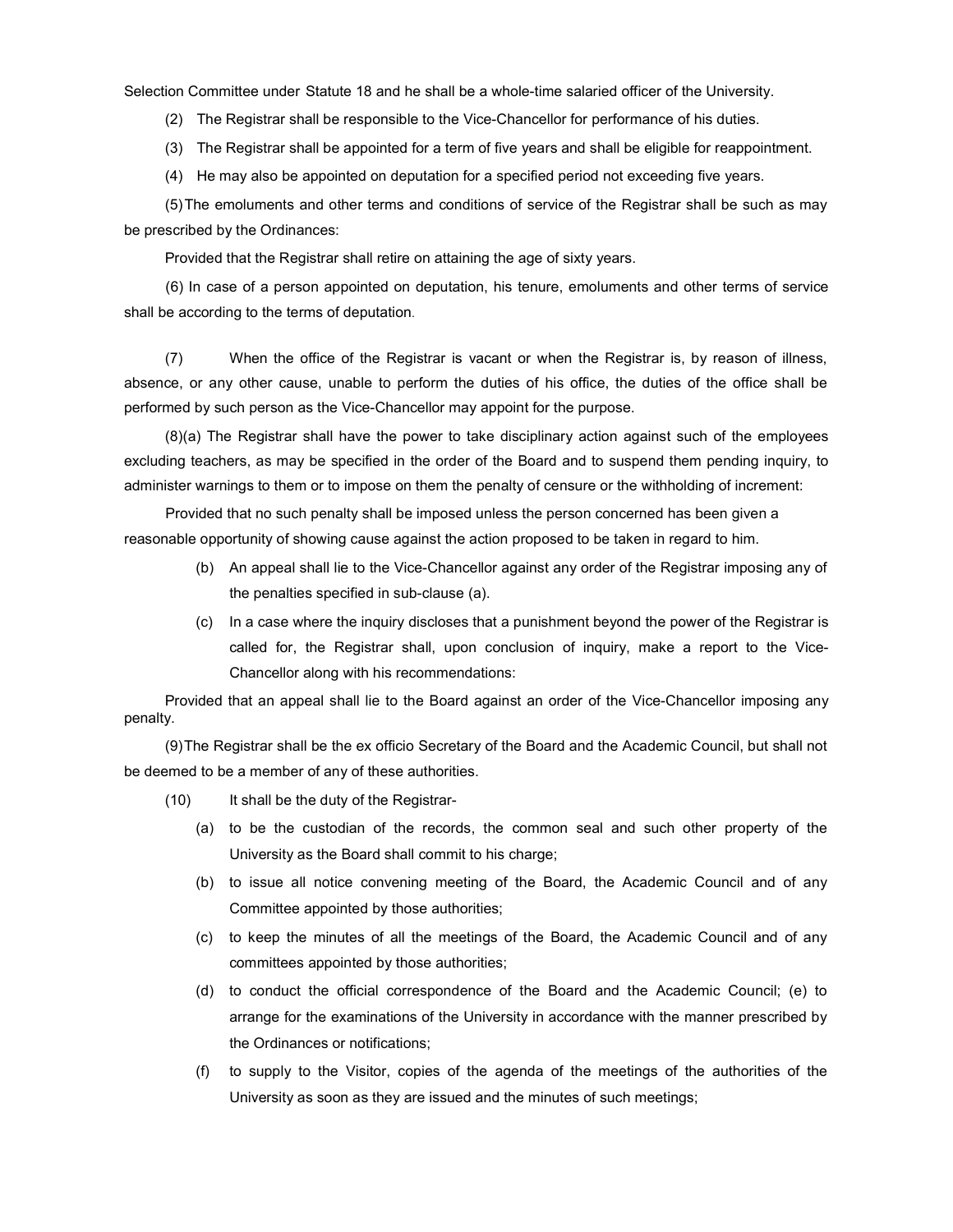- (g) to represent the University in suits or proceedings by or against the University, sign powers of attorney and verify pleadings or depute his representatives for the purpose; and
- (h) to perform such other duties as may be specified in the Statutes, the Ordinances or the Regulations or as may be required, from time to time, by the Board or the Vice- Chancellor.

### The Comptroller:

9. (1) The Comptroller shall be appointed by the Board on the recommendations of a duly constituted Selection Committee under Statute 18 and he shall be a whole-time salaried officer of the University.

- (2) The Comptroller shall be appointed for a term of five years and shall be eligible for reappointment.
- (3) The Comptroller may also be appointed on deputation for a specified period not exceeding five years.

(4) The emoluments and other terms and conditions of service of the Comptroller shall be such as may be prescribed by the Ordinances.

(5) In case of a person being appointed as Comptroller on deputation, his tenure, emoluments and other terms of service shall be according to the standard of deputation:

Provided that the Comptroller shall retire on attaining the age of sixty years.

(6) When the office of the Comptroller is vacant or when the Comptroller is, by reason of illness, absence or any other cause, unable to perform the duties of his office, the duties of the office shall be performed by such person as the Vice-Chancellor may appoint for the purpose.

(7) The Comptroller shall be the ex officio Secretary of the Finance Committee, but shall not be deemed to be a member of such Committee.

- (8) The Comptroller shall-
	- (a) exercise general supervision over the funds of the University and shall advise it as regards its financial policy; and
	- (b) perform such other duties as may be specified in the Statutes, the Ordinances or as may be required, from time to time, by the Board or the Vice-Chancellor.

(9) Subject to the control of the Board, the Comptroller shall-

- (a) hold and manage the property and investments of the University including trust and endowed property;
- (b) ensure that the limits fixed by the Board for recurring and non-recurring expenditure for a year are not exceeded and that all moneys are expended on the purpose for which they are granted or allotted;
- (c) be responsible for the preparation of annual accounts and the budget of the University and for their presentation to the Board;
- (d) keep a constant watch on the state of the cash and bank balances and on the state of investments;
- (e) watch the progress of the collection of revenue and advise on the methods of collection employed;
- (f) ensure that the registers of buildings, land, furniture and equipment are maintained up-todate and that stock-checking is conducted, of equipment and other consumable materials in all offices, specialised laboratories, colleges and institutions maintained by the University;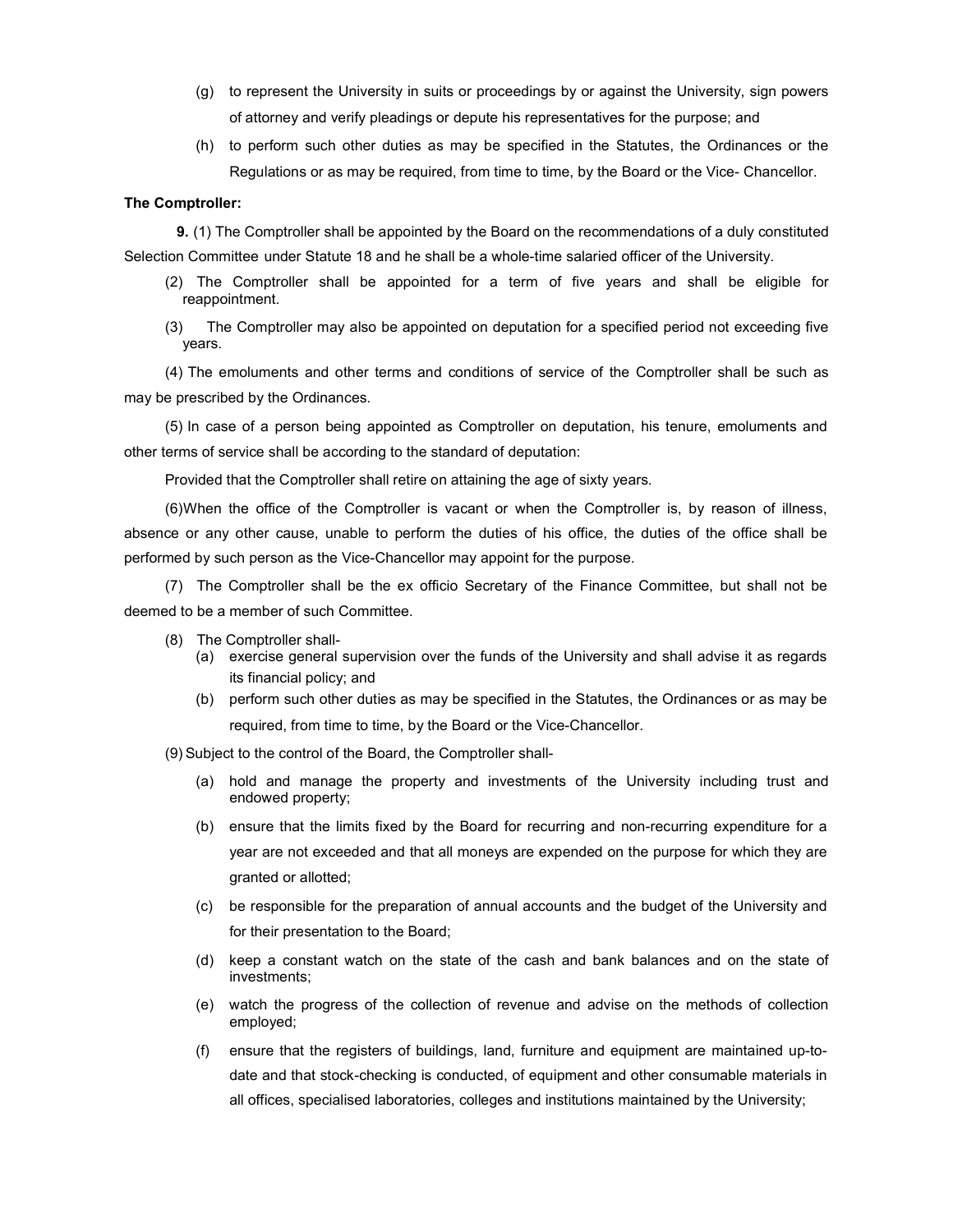- (g) bring to the notice of the Vice-Chancellor unauthorised expenditure and other financial irregularities and suggest disciplinary action against persons at fault; and
- (h) call for from any office, laboratory, college or institution maintained by the University and information or returns that he may consider necessary for performance of his duties.

(10) Any receipt given by the Comptroller or the person or persons duly authorised in this behalf by the Board for any money payable to the University shall be sufficient discharge for payment of such money.

# Heads of Departments:

10. (1) Each Department shall have a Head appointed by the Vice-Chancellor who shall be not below the rank of an Associate Professor and whose duties and functions and terms and conditions of appointment shall be prescribed by the Ordinances.

(2) The Head of Department shall be responsible to the Dean for teaching, to Director of Research for research, to Director of Extension Education for extension education work.

(3) The Dean shall be the administrative controlling officer of the Heads of Departments in college concerned:

Provided that if there is more than one Professor in any Department, the Head of the Department shall be appointed by the Vice-Chancellor from amongst the Professors:

Provided further that in the case of Department where there is only one Professor, the Vice-Chancellor shall have the option, to appoint either the Professor or an Associate Professor as the Head of the Department.

(4) It shall be open to a Professor or an Associate Professor to decline the offer of appointment as the Head of the Department.

(5) A Professor or an Associate Professor appointed as Head of the Department shall hold office as such for a period of three years and shall be eligible for reappointment.

- (6) A Head of the Department may resign his office at any time during his tenure of office.
- (7) A Head of the Department shall perform such functions as may be prescribed by the Ordinances.
- (8) The Head of the Department shall retire at the age of sixty-five years.

# Librarians:

11. (1) Every Librarian shall be appointed by the Board on the recommendations of the Selection

Committee constituted for the purpose under Statute 18 and he shall be a whole-time salaried officer of the University.

(2) Every Librarian shall exercise such powers and perform such duties as may be assigned to him by the Vice-Chancellor.

# Constitution, powers and functions of the Board of Management:

12. (1) The Board shall consist of the following members, namely:-

- (i) the Vice-Chancellor, ex officio Chairman;
- (ii) three Secretaries, from amongst the Secretaries-in -charge of the Departments of Agriculture or Animal Husbandry, Fishery and Horticulture of the State of Bihar to be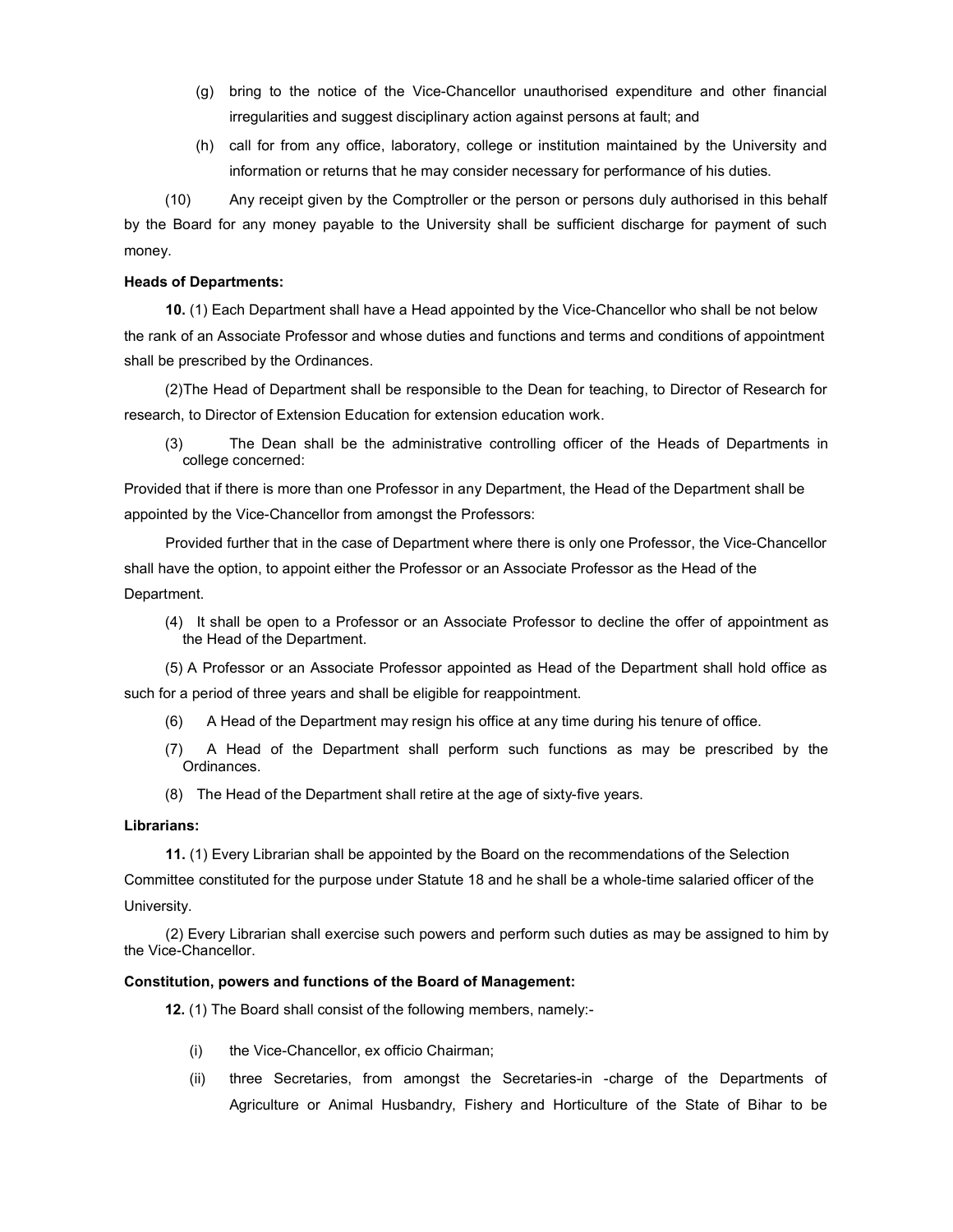nominated by the Visitor by rotation;

- (iii) three eminent scientists to be nominated by the Visitor;
- (iv) one distinguished person representing Agro-based industries or a manufacturer having a special knowledge in agricultural development to be nominated by the Visitor;
- (v) the Deputy Director-General (Education) representing the Indian Council of Agricultural Research;
- (vi) one Dean of college and one Director to be nominated by the Vice-Chancellor on rotational basis;
- (vii) two persons representing farmers to be nominated by the Vice-Chancellor; (viii) one woman social worker representing woman social organisation to be nominated by the Vice-Chancellor;
- (ix) an Advisor (Agriculture), NIT! Aayog;
- (x) a distinguished authority on natural resource or environment management to be nominated by the Visitor;
- (xi) two persons not below the rank of Joint Secretary representing respectively the Departments of Government of India dealing with the Agriculture and Animal Husbandry to be nominated by the concerned Secretary to the Government of India;
- (xii) nominee of the Secretary representing the Department of Agricultural Research and Education, Government of India;
- (xiii) the Registrar of the University-Secretary.
- (2) The term of office of the members of the Board, other than ex officio members, shall be three years.

(3) The Board shall have the power of management and administration of the revenue and property of the University and the conduct of all administrative affairs of the University not otherwise provided for.

(4) Subject to the provisions of this Act, the Statutes and the Ordinances, the Board shall in addition to all other powers vested in it, have the following powers, namely:-

- (i) to create teaching and academic posts, to determine the number and emoluments of such posts and to define the duties and conditions of service of University staff, subject to the approval of the Indian Council of Agricultural Research;
- (ii) to appoint such teachers and other academic staff, as may be necessary, and Deans of colleges, Director and Heads of other institutions maintained by the University on the recommendations of the Selection Committee constituted for the purpose and to fill up temporary vacancies therein;
- (iii) to create administrative, ministerial and other necessary posts and to make appointments thereto in the manner prescribed by the Ordinances;
- (iv) to regulate and enforce discipline among employees in accordance with the Statutes and Ordinances;
- (v) to manage and regulate the finances, accounts, investments, property, business and all other administrative affairs of the University, and for that purpose to appoint such agents as it may think fit;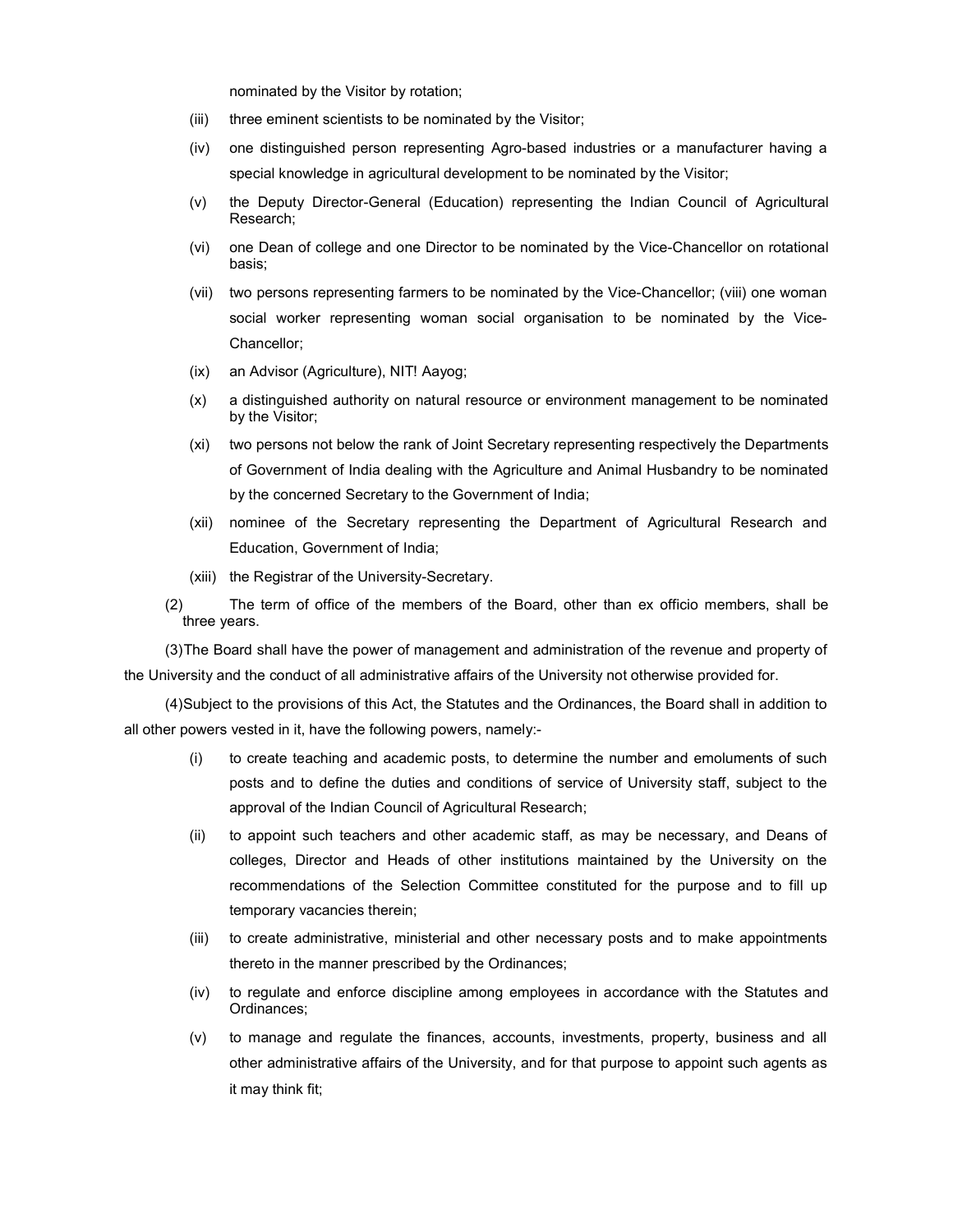- (vi) to fix limits on the total recurring and the total non-recurring expenditure for a year on the recommendations of the Finance Committee;
- (vii) to invest any money belonging to the University, including any unapplied income, in such stocks, funds shares or securities, from time to time, as it may think fit or in the purchase of immovable property in India, with the like powers of varying such investment from time to time;
- (viii) to transfer or accept transfers of any movable or immovable property on behalf of the University;
- (ix) to provide buildings, premises, furniture and apparatus and other means needed for carrying on the work of the University;
- (x) to enter into, vary, carry out and cancel contracts on behalf of the University;
- (xi) to entertain, adjudicate upon, and, if thought fit, to redress any grievances of the employees and students of the University;
- (xii) to fix fees, honorarium, emoluments and travelling allowances of examiners or experts or consultants, advisors and officers on special duty;
- (xiii) to select a common seal for the University and provide for the custody and use of such seal;
- (xiv) to make such special arrangements as may be necessary for the residence and discipline of women students;
- (xv) to delegate any of its powers to the Vice-Chancellor, Deans, Directors, Registrar or Comptroller or such other employee or authority of the University or to a Committee appointed by it as it may deem fit;
- (xvi) to institute fellowships, scholarships, studentships, medals and prizes;
- (xvii) to provide for appointment of Visiting Professor, Emeritus Professor, Consultant and Officers on Special Duty and scholars and to determine the terms and conditions of such appointment;
- (xviii) to exercise such other powers and perform such other duties as may be conferred on it by the Act, or the Statutes.

#### Quorum for meetings of the Board:

13. Five members of the Board shall form the quorum for a meeting of the Board.

### Constitution and powers of the Academic Council:

- 14. (1) The Academic Council shall consist of the following members, namely:
	- (i) the Vice-Chancellor, ex officio Chairman;
	- (ii) all the Deans ofthe colleges of the University;
	- (iii) the Director of Research of the University;
	- (iv) the Director of Extension Education ofthe University;
	- (v) the Director of Education;
	- (vi) a Librarian to be nominated by the Vice-Chancellor on rotational basis;
	- (vii) two eminent scientists to be co-opted from outside the University to be nominated by the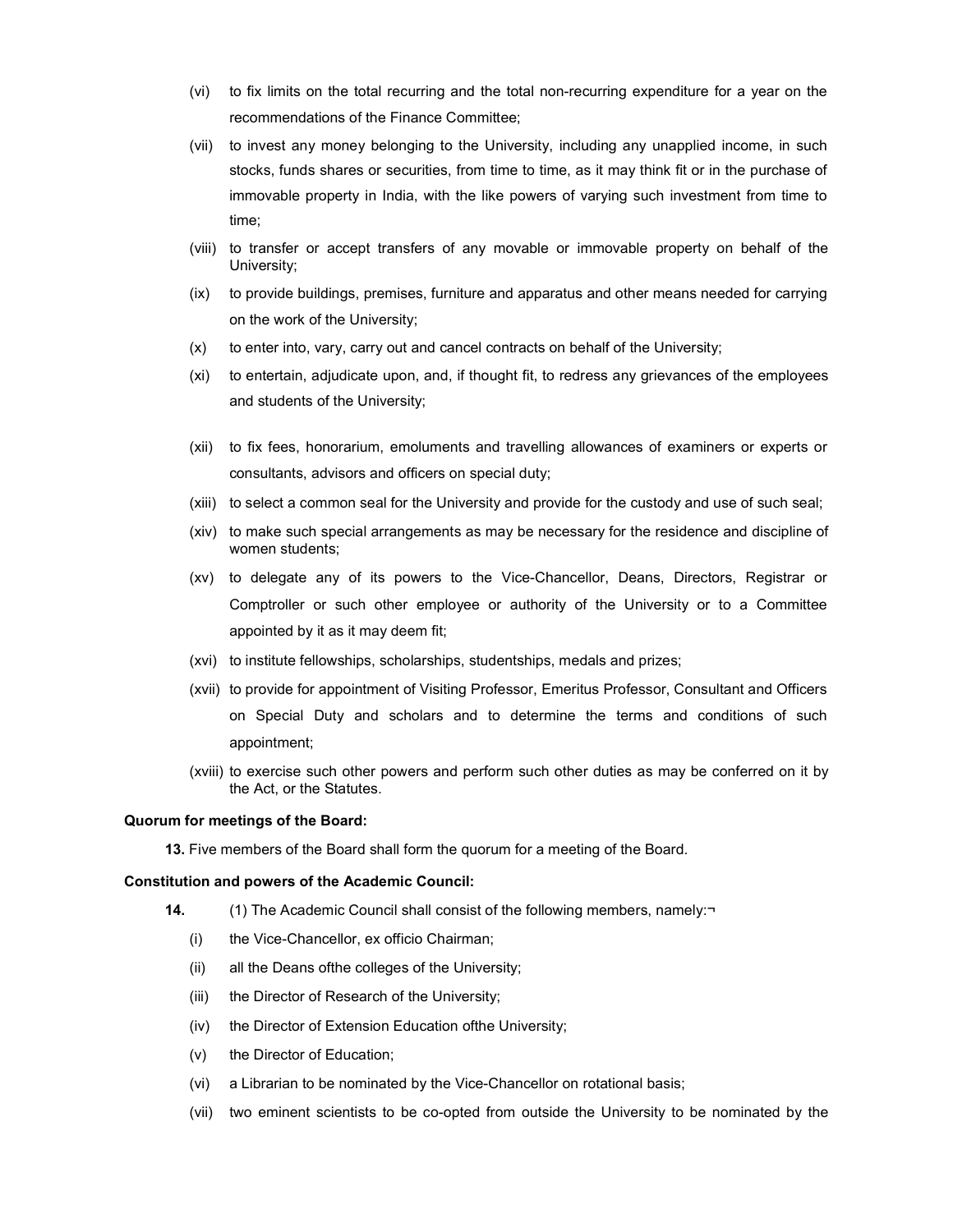Vice-Chancellor;

- (viii) seven Heads of the Departments, at least one from each Faculty to be nominated by the Vice-Chancellor;
- (ix) the Registrar ofthe University, ex officio Secretary.
- (2) The term of office of the members of the Academic Council other than ex officio members shall be three years.

(3) Subject to the Act, the Statutes and the Ordinances, the Academic Council shall, in addition to all other powers vested in it, have the following powers, namely:-

- (a) to exercise general supervision over the academic policies of the University and to give directions regarding methods of instruction, co-operative teaching among colleges and institutions, evaluation and improvements in academic standards;
- (b) to bring about inter-college coordination and establish or appoint Committee on academic matters;
- (c) to consider matters of general academic interest either on its own initiative or on a reference by a college or the Board and to take appropriate action thereon; and
- (d) to frame such regulations and rules consistent with the Statutes and the Ordinances regarding the academic functioning of the University, discipline, residences, admissions, award of fellowships and studentships, fees, concessions, corporate life and attendance.

# Quorum for meetings of the Academic Council:

15. One-third members of the Academic Council shall form the quorum for a meeting of the Academic Council.

# Board of Studies:

16. (1) Each Faculty shall have a Board of Studies.

(2) The Board of Studies of each Faculty shall be constituted as under:-

- (i) Dean of Faculty-Chairperson;
- (ii) Director of Research -Member;
- (iii) Director of Extension Education-Member;
- (iv) All Heads of Departments of the Faculty not below the rank of Associate Professor-Member;
- (v) One representative of the Academic Council not belonging to the particular Faculty to be nominated by the Vice-Chancellor;
- (vi) Two eminent scientists from agricultural education system not belonging to the University to be nominated by the Vice-Chancellor;
- (vii) One final year Post-Graduate student with highest Overall Grade Point Average (OGPA) Member;
- (viii) Assistant Registrar (Academic) of the Faculty Member;
- (ix) Director of Education-Member.

(3) The functions of the Board of Studies shall be to recommend to the Academic Council, the course curriculum to be prescribed for various degrees to be offered by the concerned faculty and to make suitable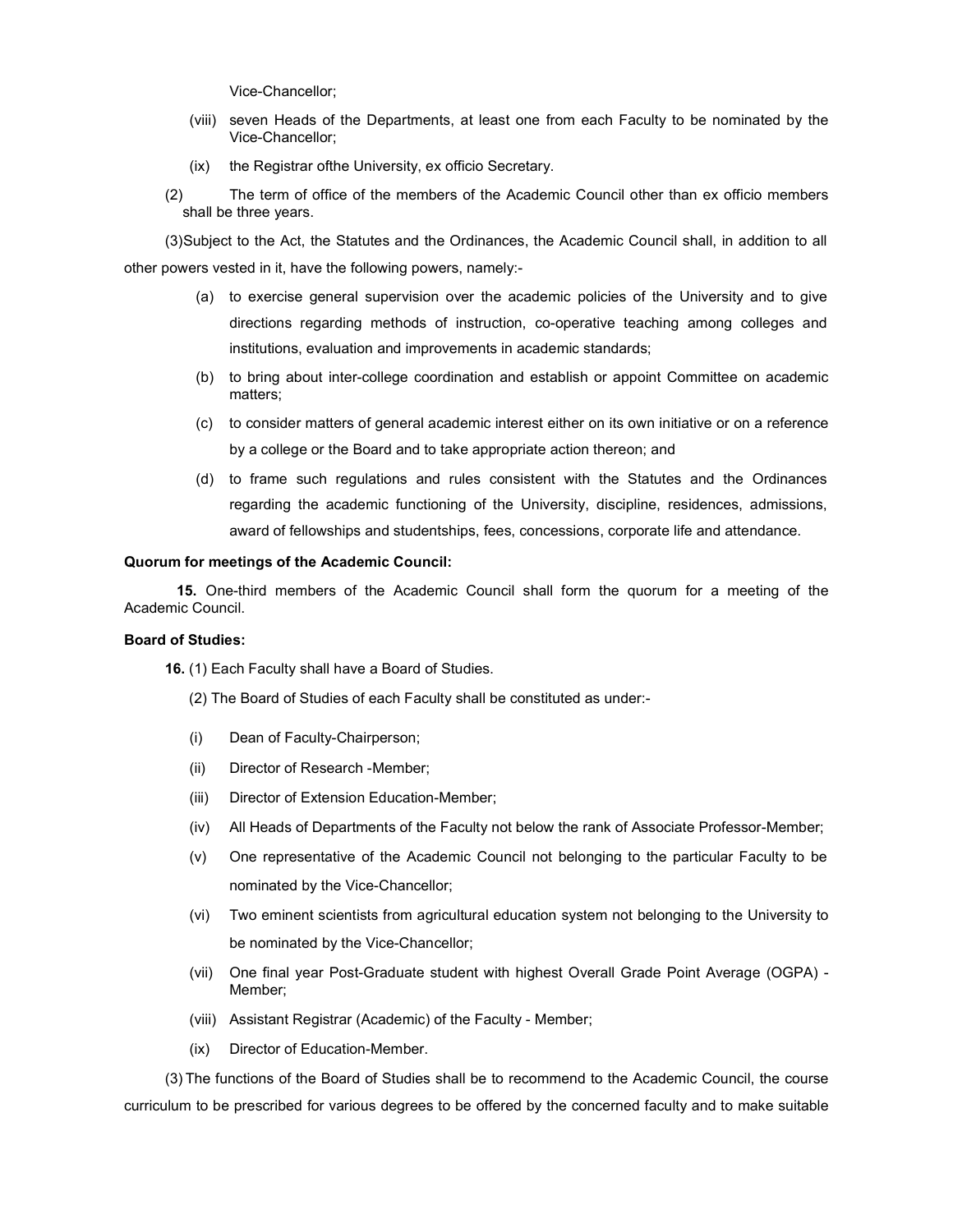recommendations for the teaching of the prescribed approved course, namely:-

- (a) courses of studies and appointment of examiners for courses, but excluding research degrees;
- (b) appointment of supervisors of research; and
- (c) measures for the improvement of the standard of teaching and research.

# Finance Committee:

- 17. (1) The Finance Committee shall consist of the following members, namely:¬(i) the Vice-Chancellor - Chairman;
	- (ii) Financial Advisor, Department of Agricultural Research and Education or his nominee not below the rank of Deputy Secretary;
	- (iii) three persons to be nominated by the Board, out of whom at least one shall be a member of the Board;
	- (iv) three persons to be nominated by the Visitor; and
	- (v) the Comptroller of the University-Member-Secretary.
- (2) Three members of the Finance Committee shall form the quorum for meeting of the Finance Committee.
- (3) The members of the Finance Committee other than ex officio members, shall hold office for a term ofthree years.

(4) A member of the Finance Committee shall have the right to record a minute of dissent if he does not agree with any decision of the Finance Committee.

(5) The Finance Committee shall meet at least twice a year to examine the accounts and to scrutinise proposals for expenditure.

(6) Every proposal relating to creation of posts and those items which have not been included in the Budget, shall be examined by the Finance Committee before they are considered by the Board.

(7) The annual accounts and the financial estimates of the University prepared by the Comptroller, shall be laid before the Finance Committee for consideration and comments and thereafter submitted to the Board for approval.

(8) The Finance Committee shall recommend limits for the total recurring expenditure and the total non-recurring expenditure for the year, based on the income and resources of the University (which, in case of productive works, may include the proceeds of loans).

# Selection Committees:

18. (1) There shall be a selection Committee for making recommendations to the Board for appointment to the post of teachers, Comptroller, Registrar, Librarians, Deans of colleges, Directors and Heads of other institutions maintained by the University.

(2) The Selection Committee for appointment to the posts specified in column 1 of the Table below shall consist of members as specified in the corresponding entries in column 2 of the said Table: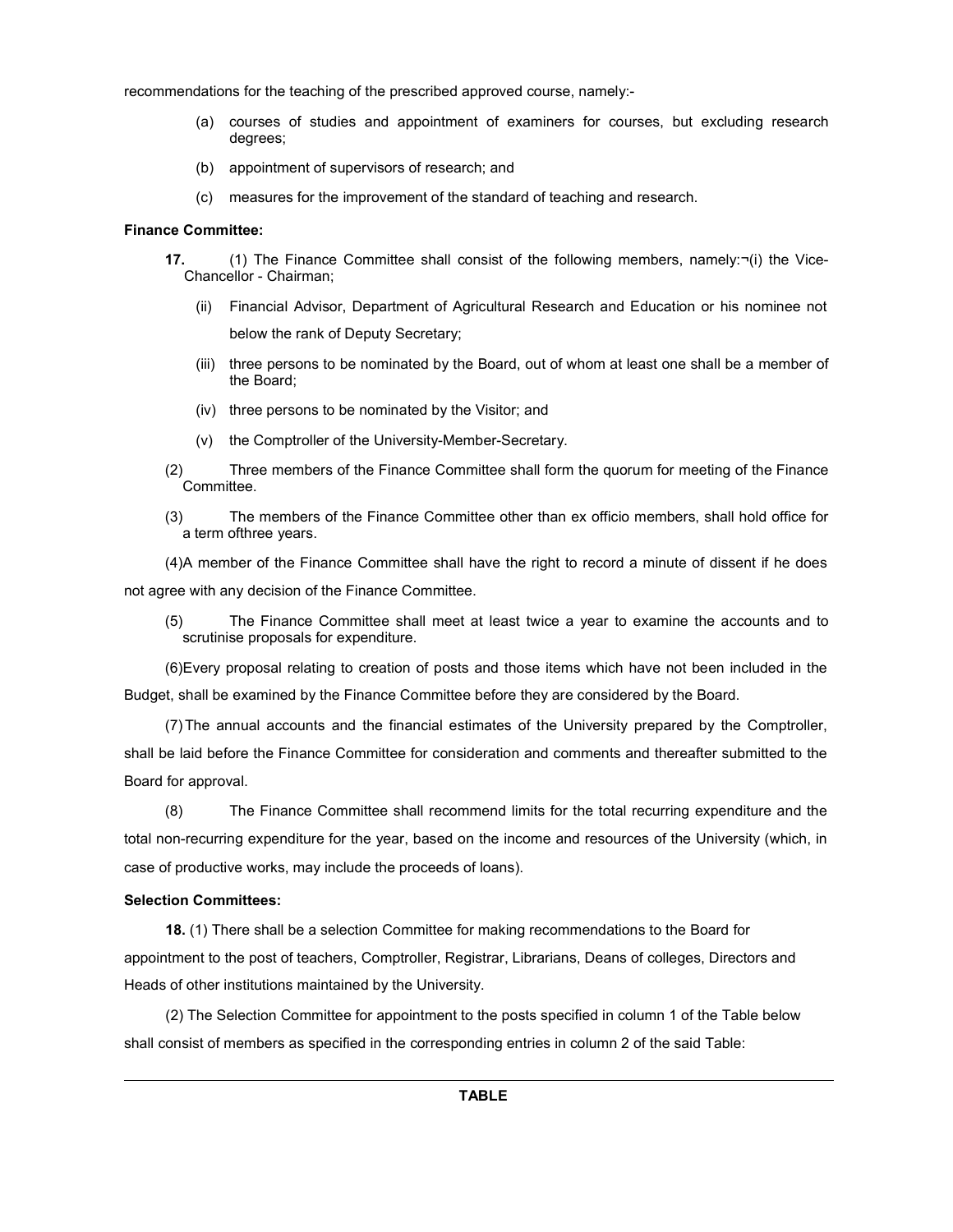| 1 | $\mathbf{2}$                                          | 3                                                                                                                                                                                                                                                                                                                                                                                                                                                                                                                   |
|---|-------------------------------------------------------|---------------------------------------------------------------------------------------------------------------------------------------------------------------------------------------------------------------------------------------------------------------------------------------------------------------------------------------------------------------------------------------------------------------------------------------------------------------------------------------------------------------------|
| A | Directors /Deans                                      | (i) Vice-Chancellor or his nominee-Chairman<br>(ii) One nominee of the Visitor-Member<br>(iii) Three eminent scientists not below the rank of Vice-<br>Chancellor or<br>equivalent (serving or retired) to be nominated by the Vice-<br>Chancellor<br>from a panel of six names approved by the Board-<br>Member.                                                                                                                                                                                                   |
| B | Professors/Equivalent                                 | (i) Vice Chancellor or his nominee-Chairman<br>(ii) One nominee of the Visitor-Member<br>(iii) Dean of concerned Faculty - Member<br>(iv) Director of Research or Director of Extension Education<br>or Director of<br>Education to be nominated by the Vice-Chancellor -<br>Member<br>(v) Three eminent subject specialists not below the rank of<br>Head of<br>Departments (serving or retired) to be nominated by the<br>Vice-Chancellor<br>out of a panel of six names approved by the Board-<br>Member.        |
| C | Associate Professor/Assistant<br>Professor/Equivalent | (i) Vice-Chancellor or his nominee-Chairman<br>(ii) One nominee of the Visitor-Member<br>(iii) Dean of concerned Faculty - Member<br>(iv) Director of Education or Director of Research or Director<br>of Extension<br>Education to be nominated by the Vice-Chancellor -<br>Member<br>(v) Two eminent teachers or scientists not below the rank of<br>Professor or<br>equivalent (serving or retired) to be nominated by the Vice-<br>Chancellor out<br>of a panel of six names approved by the Board-<br>Members. |
| D | Registrar/Comptroller/ Librarian                      | (i) Vice-Chancellor or his nominee-Chairman<br>(ii) One nominee of the Visitor-Member<br>(iii) One Director/Dean to be nominated by the Vice-<br><b>Chancellor -Member</b><br>(iv) Two experts in the concerned subject to be nominated<br>by the Vice-<br>Chancellor, out of a panel of six names approved by the<br>Board-Members.                                                                                                                                                                                |

(3) The Vice-Chancellor, or in his absence, his nominee shall preside at the meeting of the Selection Committee:

Provided that the meetings of the Selection Committee shall be fixed after prior consultation with the nominees of the Visitor:

Provided further that the proceedings of the Selection Committee shall not be valid unless at least two members, not in the service of the University are present in the meeting.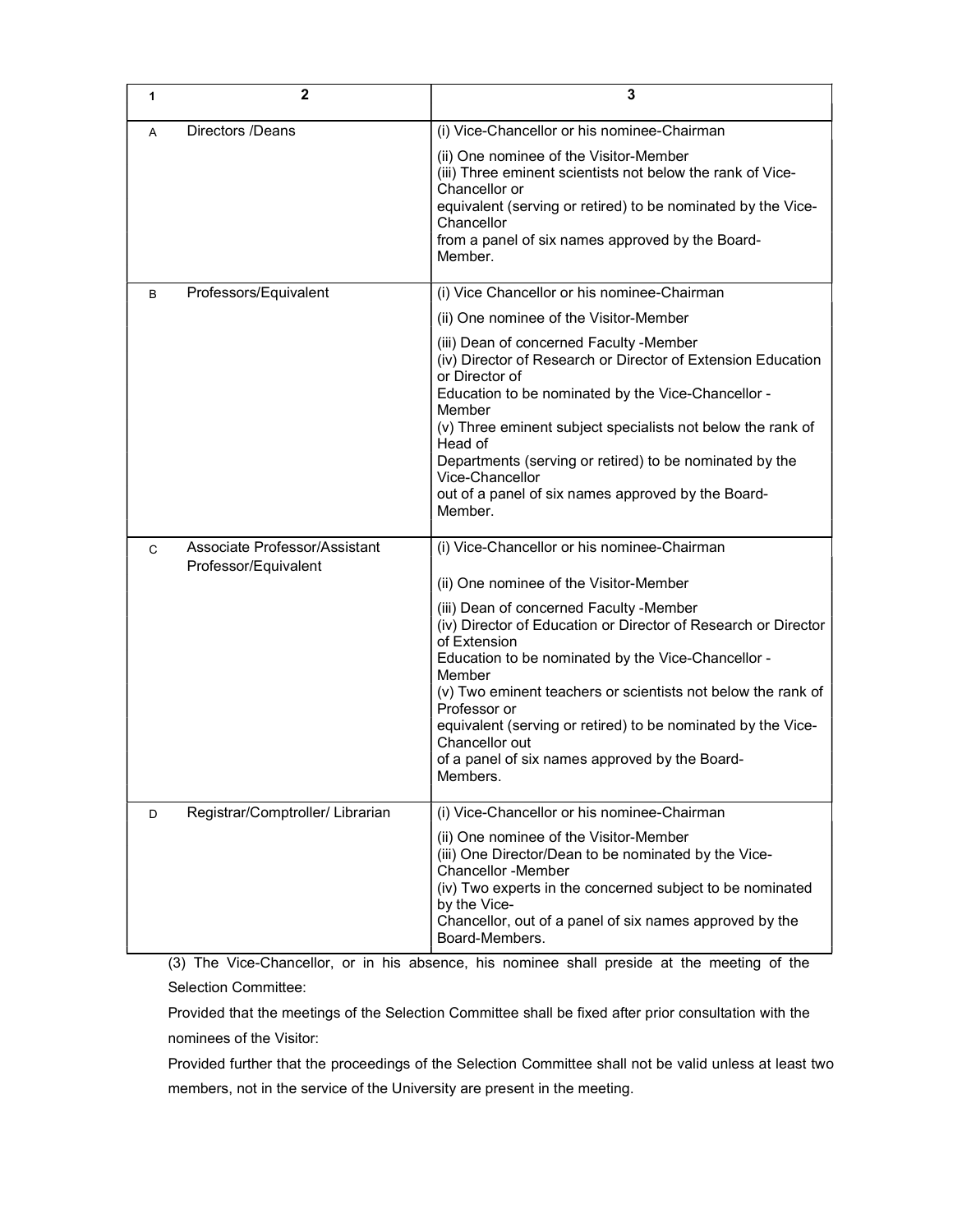(4) The meeting of the selection Committee shall be convened by the Vice-Chancellor or in his absence by his nominee.

(5) The procedure to be followed by the Selection Committee in making recommendations shall be decided by the Committee prior to the interview.

(6) If the Board is unable to accept the recommendations made by the Selection Committee, it shall record its reasons and submit the case to the Visitor for final orders.

- (7) Appointments to temporary posts shall be made in the manner indicated below:-
	- (i) The Vice-Chancellor shall have the authority to appoint a person on ad hoc basis for a period not exceeding six months extendable by a further period of six months with the approval of the Board:

Provided that if the Vice-Chancellor is satisfied that in the interest of work it is necessary to fill the vacancy, the appointment may be made on a purely temporary basis by the local Selection Committee referred to in sub-clause (ii) for the period not exceeding six months.

(ii) If the temporary vacancy is for a period less than one year, an appointment to such vacancy shall be made on the recommendation of the local Selection Committee consisting of the Dean of the college concerned, the Head of the Department and a nominee of the Vice-Chancellor:

Provided that if the same person holds the offices of the Dean and the Head of the Department, the Selection Committee may contain two nominees of the Vice-Chancellor:

Provided further that in case of sudden casual vacancies of teaching posts caused by death or any other reason, the Dean may, in consultation with the Head of the Department concerned, make a temporary appointment for one month and report to the Vice-Chancellor and the Registrar about such appointment.

(iii) No teacher appointed temporarily shall, if he is not recommended by the regular Selection Committee for appointment under the Statutes, be continued in service on such temporary employment, unless he is subsequently selected by the local Selection Committee or the regular Selection Committee, for a temporary or permanent appointment, as the case may be.

(8) Mode of constitution of the Selection Committee for non-academic staff, not prescribed in the Statutes, shall be prescribed by the Ordinances.

# Special mode of appointment:

19. (1) Notwithstanding anything contained in Statute 18, the Board may invite a person of high academic distinction and professional attainments to accept a post of Professor or Associate Professor or any other academic post in the University, as the case may be, on such terms and conditions as it deems fit, and on the person agreeing to do so, appoint him to the post.

(2) The Board may appoint a teacher or any other academic staff working in any other University or organisation for undertaking a joint project in accordance with the manner laid down in the Ordinances.

#### Appointment for a fixed tenure:

20. The Board may appoint a person selected in accordance with the procedure laid down in Statute 18 for a fixed tenure on such terms and conditions as it deems fit.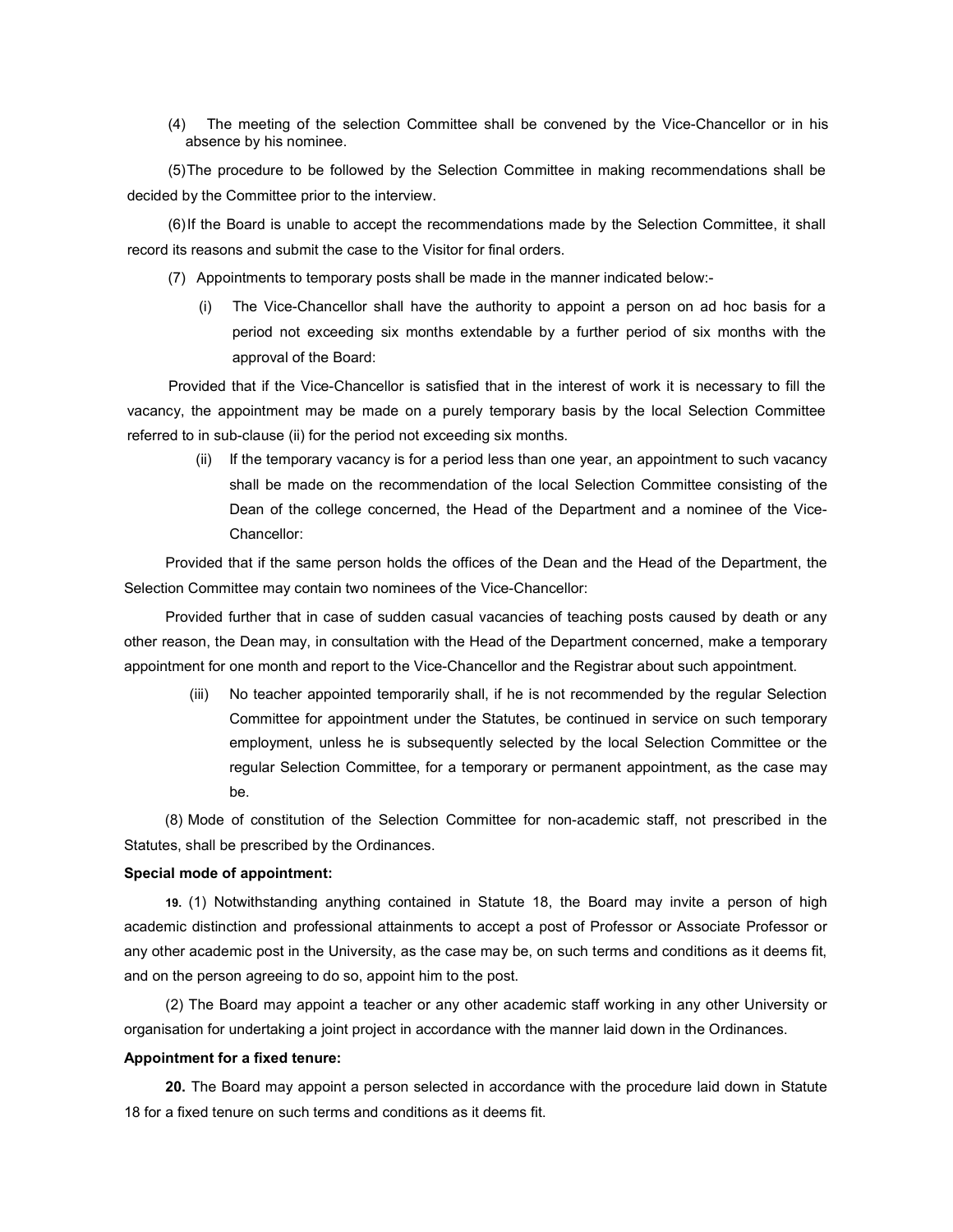# Qualifications of Director, Dean, Professor, etc.:

21. (1) Qualifications of Director, Dean, Professor, Associate Professor and Assistant Professor of different Faculties and their equivalents in Research and Extension Education shall be as prescribed by the Ordinances.

(2) Qualification of non-academic staff shall be prescribed by the Ordinances.

# Committees:

22. (1) The authorities of the University specified in section 17 may appoint as many standing or special Committees as it may deem fit, and may appoint to such Committees persons who are not members of such authority.

(2) Any such Committee appointed under clause (1) may deal with any subject delegated to it subject to confirmation by the authority appointing it.

## Terms and conditions of service and code of conduct of the teachers, etc.:

23. (1) All the teachers and other academic staff of the University shall, in the absence of any agreement to the contrary, be governed by the terms and conditions of service and code of conduct as are specified in the Statutes, the Ordinances and the Regulations.

(2) Every teacher and other staff of the University shall be appointed on a written contract, the term of which shall be prescribed by the Ordinances.

(3) A copy of every contract referred to in clause (2) shall be deposited with the Registrar.

### Terms and conditions of service and code of conduct of other employees:

24. All the non-academic employees of the University, shall in the absence of any contract to the contrary, be governed by the terms and conditions of service and code of conduct as are specified in the Statutes, the Ordinances and the Regulations as made from time to time.

### Seniority list:

25. (1) Whenever, in accordance with the Statutes, any person is to hold an office or be a member of an authority of the University by rotation according to seniority, such seniority shall be determined according to the length of continuous service of such person in his grade and, in accordance with such other principles as the Board may, from time to time, prescribe.

(2) It shall be the duty of the Registrar to prepare and maintain, in respect of each class of persons to whom the provisions of these Statutes apply, a complete and up-to-date seniority list in accordance with the provisions of clause (1).

(3) If two or more persons have equal length of continuous service in a particular grade or the relative seniority of any persons is otherwise in doubt, the Registrar may, on his own motion and shall, at the request of any person, submit the matter to the Board whose decision thereon shall be final.

#### Removal of employees of the University:

26. (1) Where there is an allegation of misconduct against a teacher, a member ofthe academic staff or other employee of the University, the Vice-Chancellor, in case of the teacher or member of the academic staff and the authority competent to appoint (hereinafter referred to as the appointing authority) in the case of other employee, may, by order in writing, place such teacher, member of the academic staff or other employee, as the case may be, under suspension and shall forthwith report to the Board, the circumstances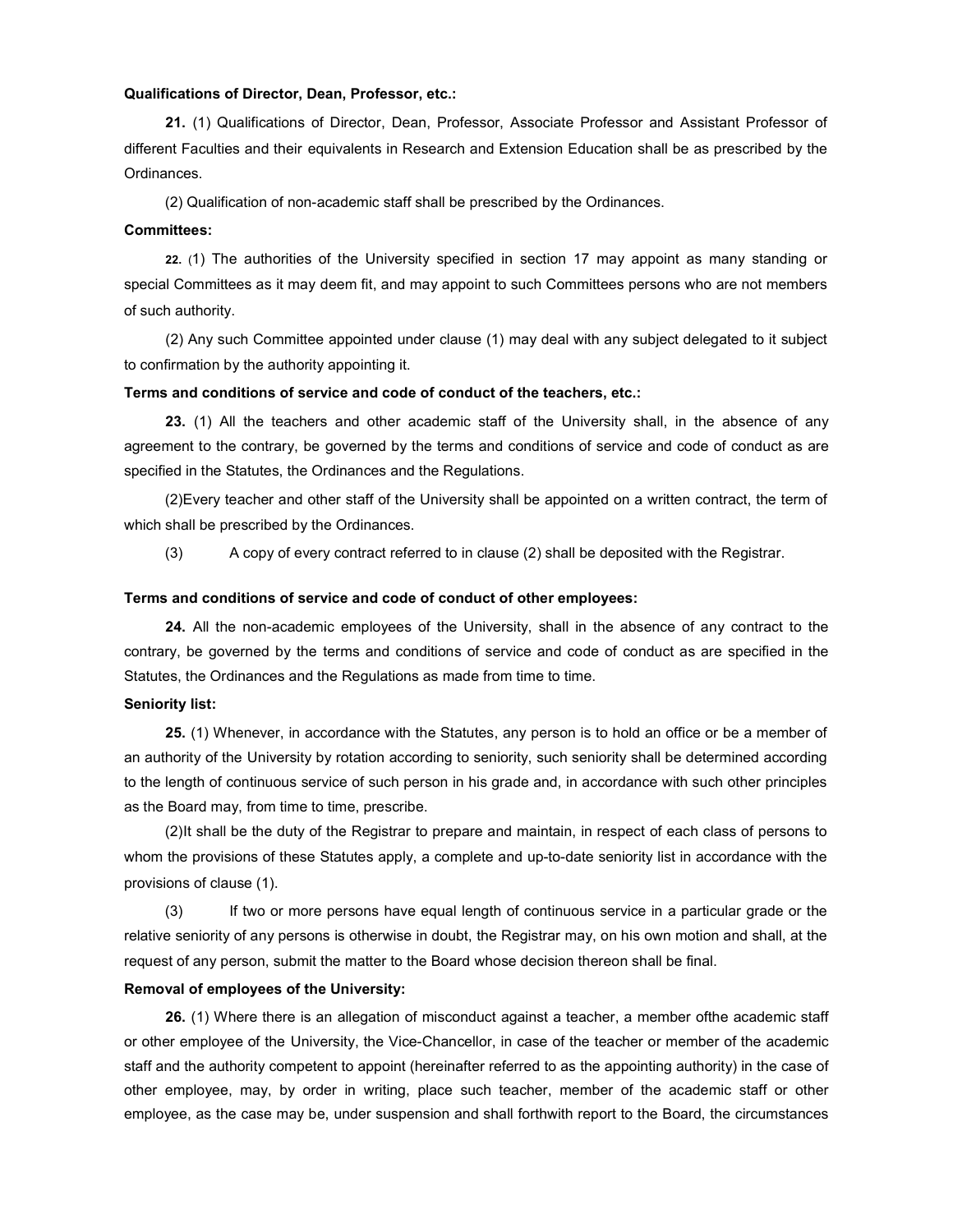in which the order was made:

Provided that the Board may, if it is of the opinion, that the circumstances of the case do not warrant the suspension of the teacher or a member of the academic staff, revoke such order.

(2) Notwithstanding anything contained in the terms of the contract of appointment or of any other terms and conditions of service of the employees, the Board in respect of teacher and other academic staff and the appointing authority, in respect of other employees, shall have the power to remove a teacher or a member of the academic staff, or other employees, as the case may be, on grounds of misconduct.

(3) Save as aforesaid, the Board or the appointing authority, as the case may be, shall not be entitled to remove any teacher, member of the academic staff or other employees except for a good cause and after giving three months, notice or on payment of three months salary in lieu thereof.

(4) No teacher, member of the academic staff or other employee shall be removed under clause (2) or clause (3) unless he has been given a reasonable opportunity of showing cause against the action proposed to be taken in regard to him.

(5) The removal of a teacher, member of the academic staff or other employee shall take effect from the date on which the order of removal is made:

Provided that where the teacher, member of the academic staff or other employee is under suspension at the time of his removal, such removal shall take effect from the date on which he was placed under suspension.

(6) Notwithstanding anything contained in the foregoing provisions of this Statute, a teacher, member of the academic staff or other employee may resign,-

- (a) if he is a permanent employee, only after giving three months' notice in writing to the Board or the appointing authority, as the case may be, or by paying three months' salary in lieu thereof;
- (b) if he is not a permanent employee, only after giving one month's notice in writing to the Board or, the appointing authority, as the case may be, or by paying one month's salary in lieu thereof:

Provided that such resignation shall take effect only on the date from which the resignation is accepted by the Board or the appointing authority, as the case may be.

# Honorary degrees:

27. (1) The Board may, on the recommendation of the Academic Council and by a resolution passed by a majority of not less than two-thirds of the members present and voting, make proposals to the Visitor for the conferment of honorary degrees:

Provided that in case of emergency, the Board may, on its own motion, make such proposals.

(2) The Board may, by a resolution passed by a majority of not less than two-thirds of the members present and voting, withdraw, with the previous sanction of the Visitor, any honorary degree conferred by the University.

# Withdrawal of degrees, etc.:

28. The Board may, by a special resolution passed by a majority of not less than two-thirds of the members present and voting, withdraw any degree or academic distinction conferred on, or any certificate or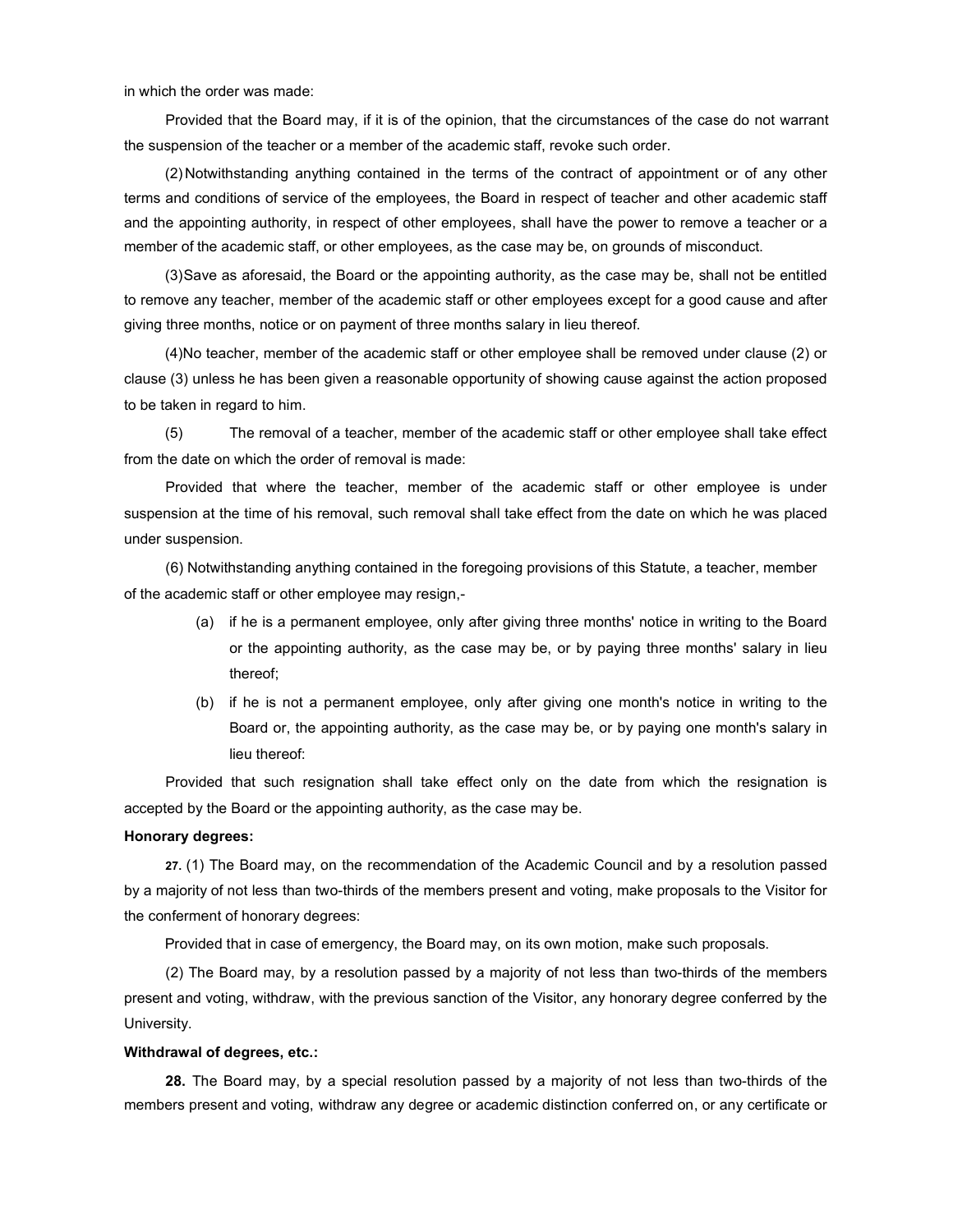diploma granted to, any person by the University for good and sufficient cause:

Provided that no such resolution shall be passed until a notice in writing has been given to that person calling upon him to show cause within such time as may be specified in the notice why such a resolution should not be passed and until his objections, if any, and any evidence he may produce in support of them, have been considered by the Board.

### Maintenance of discipline among students of the University:

29. (1) All powers relating to discipline and disciplinary action in relation to students of the University shall vest in the Vice-Chancellor.

(2) The Vice-Chancellor may delegate all or any of his powers as he deems proper to such officers as he may specify in this behalf.

(3) Without prejudice to the generality of his powers relating to the maintenance of discipline and taking such action, as may seem to him appropriate for the maintenance of discipline, the Vice-Chancellor may, in exercise of his powers, by order, direct that any student or students be expelled, or rusticated, for a specified period, or be not admitted to a course or courses of study in a college, institution or Department of the University for a stated period, or be punished with fine for an amount to be specified in the order, or be debarred from taking an examination or examinations conducted by the University, college, institution or Department for one or more years, or that the results of the student or students concerned in the examination or examinations in which he or they have appeared be cancelled.

(4) The Dean of colleges, institutions and Heads of the teaching Departments in the University shall have the authority to exercise all such disciplinary powers over the students in their respective colleges, institutions and teaching Departments in the University as may be necessary for the proper conduct of such colleges, institutions and teaching in the Departments.

(5) Without prejudice to the powers of the Vice-Chancellor, the Deans and other persons specified in clause (4), detailed rules of disciplines and proper conduct shall be made by the University.

(6) The Deans of the colleges, institutions and Heads of the teaching Departments in the University may also make the supplementary rules as they deem necessary for the purposes referred to in clause (5).

(7) At the time of admission, every student shall be required to sign a declaration to the effect that he submits himself to the disciplinary jurisdiction of the Vice-Chancellor and other authorities of the University.

# Maintenance of discipline among students of colleges, etc.:

30. All powers relating to discipline and disciplinary action in relation to the students of the college or an institution maintained by the University, shall vest in the Dean of the College or institution, as the case may be, in accordance with the procedure prescribed by the Ordinances.

### Convocations:

31. Convocations of the University for the conferring of the degrees or for other purposes shall be held in such manner as may be prescribed by the Ordinances.

#### Acting Chairman:

32. When no provision is made for a Chairman to preside over a meeting of any Committee or when the Chairman so provided for is absent, or the Vice-Chancellor has not in writing made any arrangement, the members shall elect one from among themselves to preside over meeting.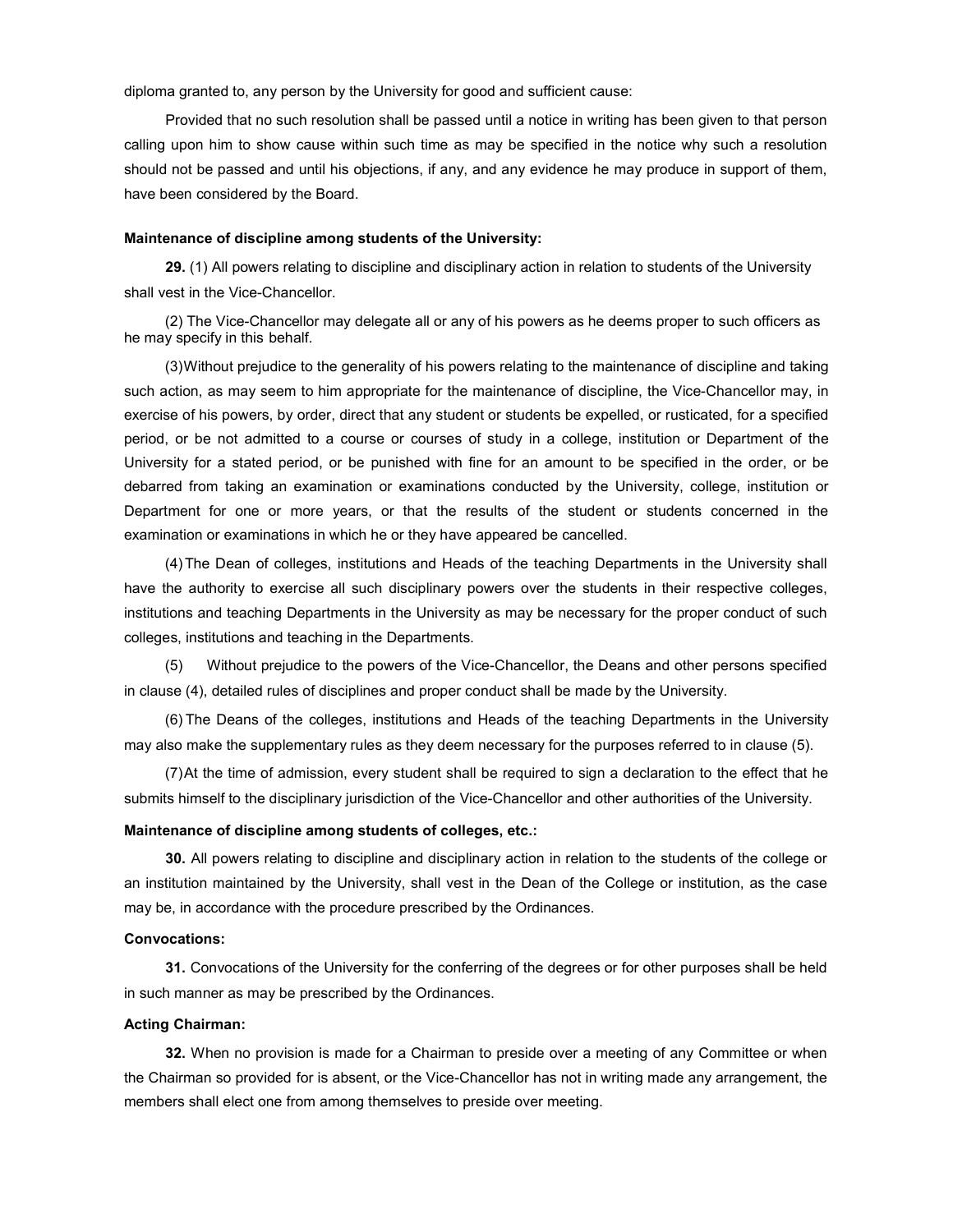## Resignation:

33. Any member, other than an ex officio member of the Board, Academic Council or any other authority of the University or any Committee of such authority may resign by letter addressed to the Registrar and the resignation shall take effect as soon as such letter is received by the Registrar.

#### Disqualifications:

- 34. (1) A person shall be disqualified for being chosen as, and for being, a member of any of the authorities of the University,-
	- (i) if he is of unsound mind;
	- (ii) if he is an undischarged insolvent;
	- (iii) if he has been convicted by a court of law of an offence involving moral turpitude and sentenced in respect thereof to imprisonment for a period of not less than six months.

(2) If any question arises as to whether a person is or has been subjected to any of the disqualifications mentioned in clause (1), the question shall be referred to the Visitor and his decision thereon shall be final and no suit or other proceeding shall lie in any civil court against such decision.

#### Residence condition for membership and office:

35. Notwithstanding anything contained in the Statutes, a person who is not ordinarily resident in India shall not be eligible to be an officer of the University or a member of any authority of the University.

## Membership of authorities by virtue of membership of other bodies:

36. Notwithstanding anything contained in the Statutes, a person who holds any post in the University or is a member of any authority of the University in his capacity as a member of a particular authority or as the holder of a particular appointment shall hold such office or membership only for so long as he continues to be a member of that particular authority or the holder of that particular appointment, as the case may be.

### Alumni Association:

37. (1) There shall be an Alumni Association for the University.

(2) The subscription for membership of the Alumni Association shall be prescribed by the Ordinances.

(3) No member of the Alumni Association shall be entitled to vote or stand for election unless he has been a member of the said association for at least one year prior to the date of the election and is a degree holder of the University of at least five years standing:

Provided that the condition relating to the completion of one year's membership shall not apply in the case of the first election.

# Students' Council:

38. (1) There shall be, in each College of the University, a Students' Council for each academic session for the purpose of making recommendations to the authorities of the University with regard to various activities relating to students welfare, including games, sports, dramatics, debates, cultural activities, etc., and such Council shall consist of:-

- (i) the Dean of the College-Chairperson;
- (ii) all Hostel Wardens;
- (iii) Campus Estate Officer;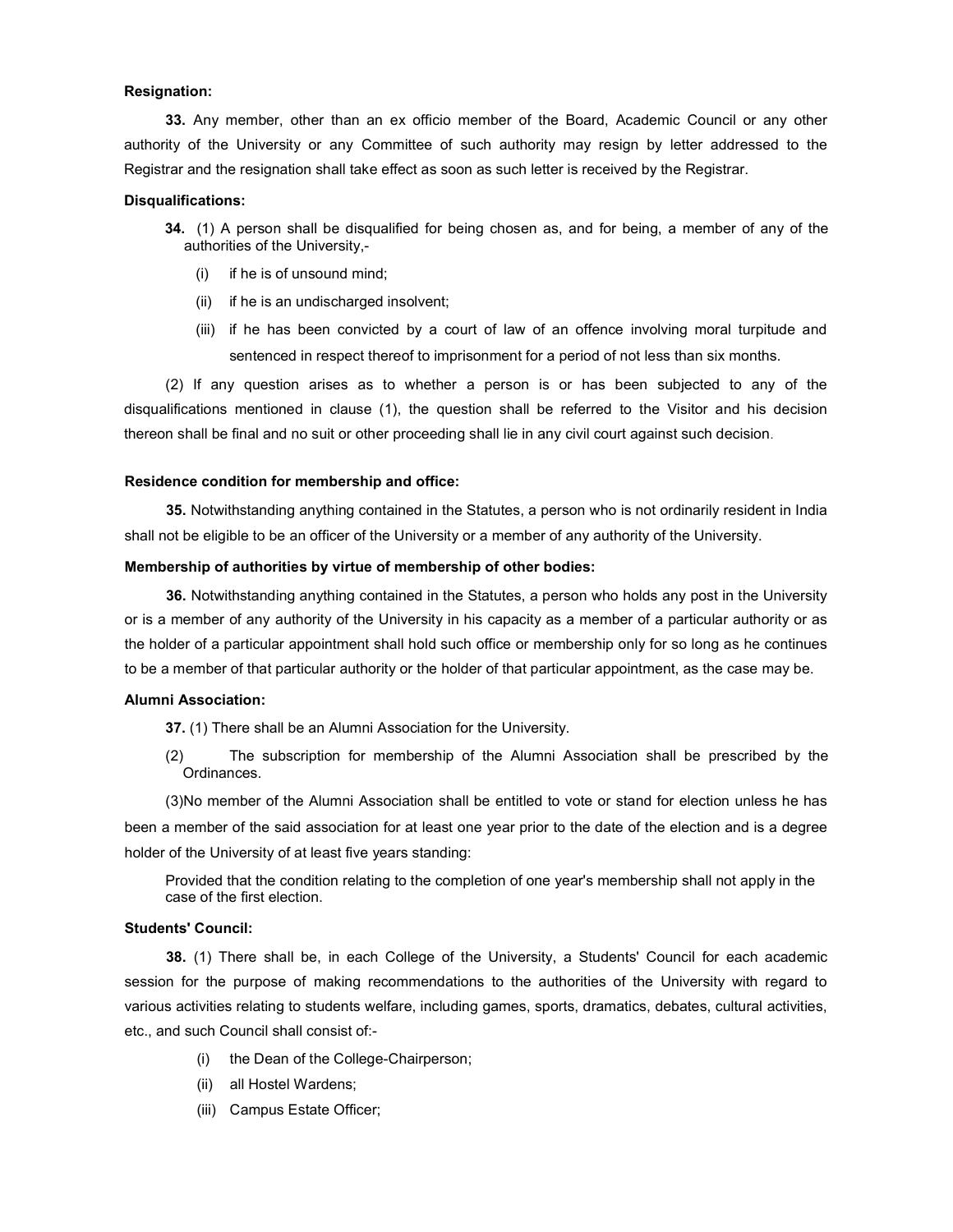- (iv) five Heads of the Departments to be nominated by the Dean;
- (v) Hostel Prefects;
- (vi) one student from each class or year who has secured the Highest Overall Grade Point Average (OGPA) in the previous academic session;
- (vii) Students Welfare Officer-Member-Secretary.
- (2) The Students Council shall meet at least once in each semester.

### Ordinances how made:

39. (1) The first Ordinances made under sub-section (2) of section 27 may be amended or repealed at any time by the Board in the manner specified below.

(2) No Ordinances in respect of the matters enumerated in section 27, other than those enumerated in clause (n) of sub-section (1) thereof shall be made by the Board unless a draft of such Ordinance has been proposed by the Academic Council.

(3) The Board shall not have power to amend any draft of any Ordinance proposed by the Academic Council under clause (2), but may reject the proposal or return the draft to the Academic Council for reconsideration either in whole or in part, together with any amendment which the Board may suggest.

(4) Where the Board has rejected or returned the draft of an Ordinance proposed by the Academic Council, the Academic Council may consider the question afresh and in case the original draft is reaffirmed by a majority of not less than two-thirds of the members present and voting and more than half the total member of numbers of the Academic Council, the draft may be sent back to the Board which shall either adopt it or refer it to the Visitor whose decision shall be final.

- (5) Every Ordinance made by the Board shall come into effect immediately.
- (6) Every Ordinance made by the Board shall be submitted to the Visitor within two weeks from the date of its adoption.

(7) The Visitor shall have the power to direct the University within four weeks of the receipt of the Ordinance to suspend the operation of any such Ordinance and he shall, as soon as possible, inform the Board about his objection to the proposed Ordinance.

(8) The Visitor may, after receiving the comments of the University, either withdraw the order suspending the Ordinance, or disallow the Ordinance and his decision shall be final.

### Regulations:

40. (1) The authorities of the University may make Regulations consistent with the Act, the Statutes and the Ordinances for the following matters, namely:-

- (i) laying down the procedure to be observed at meetings and the number of members required to form a quorum;
- (ii) providing for all matters which are required by the Act, the Statutes or the Ordinances to be specified by the Regulations;
- (iii) providing for all other matters concerning such authority or Committees appointed by them and not provided for by the Act, the Statutes or the Ordinances.

(2) Every authority ofthe University shall make Regulations providing for the giving of notice to the members of such authorities of the dates of meetings and of the business to be considered at meetings and for the keeping of a record of the proceedings of meetings.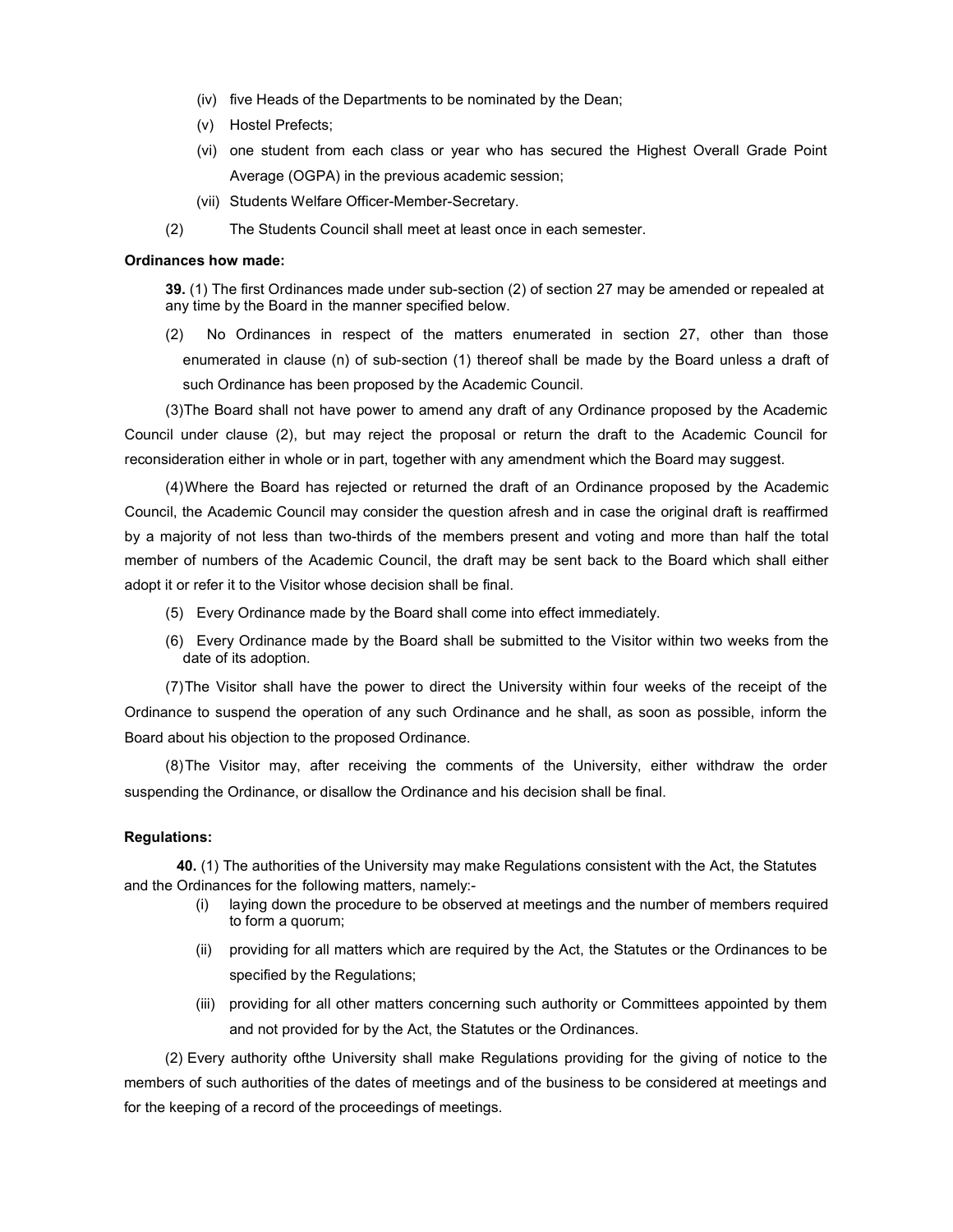(3) The Board may direct the amendment in such manner as it may specify of any Regulation made under the Statutes or the annulment of any such Regulation.

## Delegation of Powers:

41. Subject to the provisions of the Act and the Statutes, any officer or authority of the University may delegate his or its power to any other officer or authority or person under his or its respective control and subject to the condition that overall responsibility for the exercise of power so delegated shall continue to vest in the officer or authority delegating such power.

# Collaboration with other Institution and Organisations:

42. The University shall have the authority to enter into an agreement through a Memorandum of Understanding with any research and /or academic institution of higher learning to conduct collaborative Post-Graduate Research Programme to fulfil the partial requirement for the award of Master's and Ph. D. degrees of the University.

# Constitution and Function of Research Council:

43. (1) There shall be a Research Council of the University to exercise general supervision over the research policies and programmes of the University in the area of Agriculture and allied disciplines.

- (2) The Research Council shall consist of the following members, namely:¬
	- (i) the Vice-Chancellor -Chairman;
	- (ii) Director of Extension Education-Member;
	- (iii) Director of Education-Member;
	- (iv) all Deans ofthe colleges of the University-Members;
	- (v) Nominee of the State Governments not below the rank of Director -Members;
	- (vi) all co-ordinators of the Research Teams of the University-Members;
	- (vii) two eminent agricultural scientists to be nominated by the Vice-Chancellor for three years-Members;
	- (viii) Director of Research-Member-Secretary.
- (3) The Research Council shall meet at least once in a year.
- (4) One-third members of the Research Council shall form a quorum for the meeting of the Research Council.
- (5) If a vacancy occurs due to resignation or otherwise the same shall be filled up for the remaining period.

# Constitution and function of the Extension Education Council:

44. (1) There shall be an Extension Education Council of the University to exercise general supervision over the extension education policies and programmes of the University in the area of Agriculture and allied disciplines.

- (2) The Extension Education Council shall consist of the following members, namely:-
	- (i) the Vice-Chancellor -Chairman;
	- (ii) Director of Research-Member;
	- (iii) Director of Education-Member;
	- (iv) all Deans ofthe colleges of the University-Members;